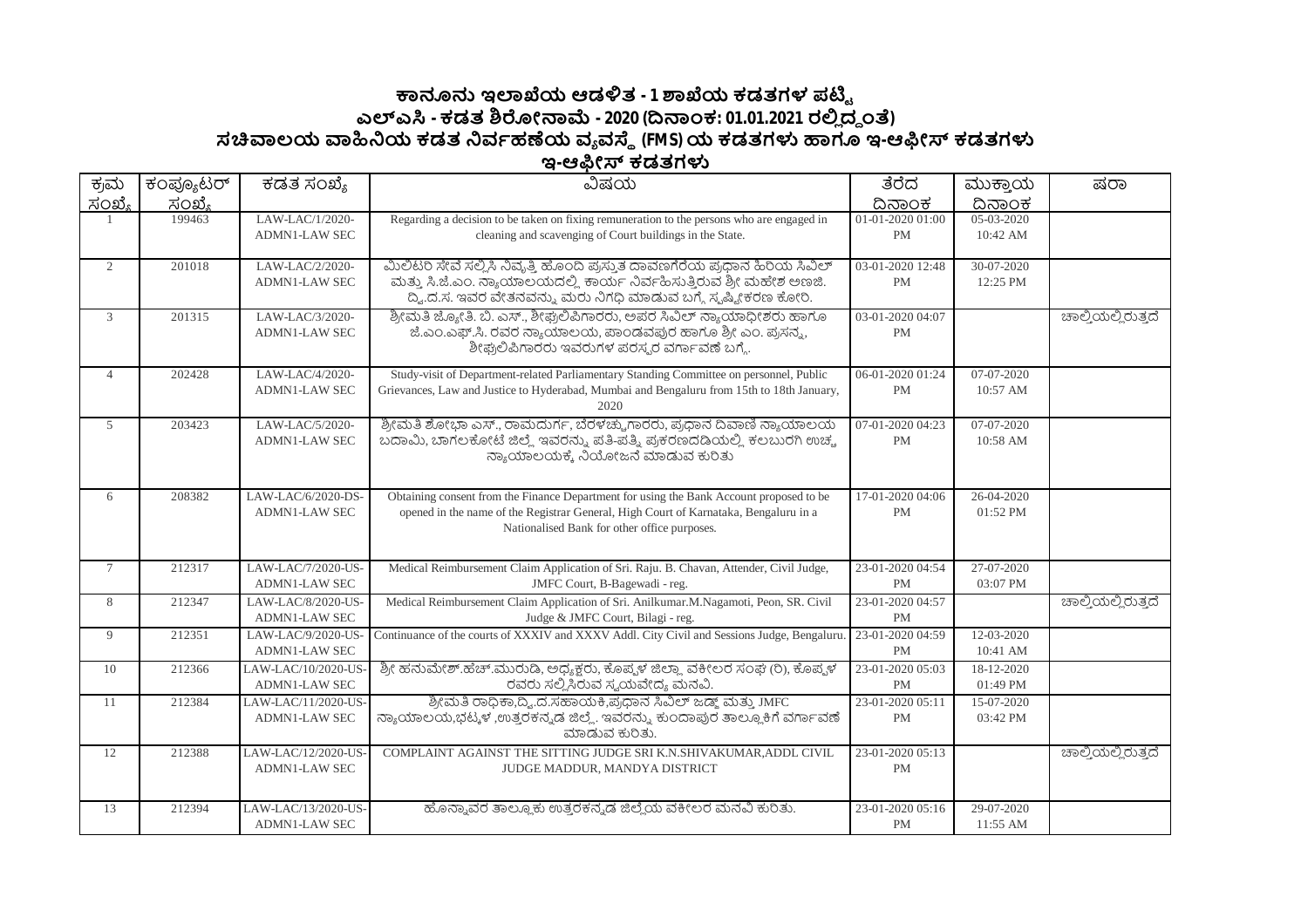| ಕ್ರಮ   | ಕಂಪ್ಯೂಟರ್ | ಕಡತ ಸಂಖ್ಯೆ                                  | ವಿಷಯ                                                                                                                                                                                                                                                                                                       | ತೆರೆದ                         | ಮುಕ್ತಾಯ                | ಷರಾ                |
|--------|-----------|---------------------------------------------|------------------------------------------------------------------------------------------------------------------------------------------------------------------------------------------------------------------------------------------------------------------------------------------------------------|-------------------------------|------------------------|--------------------|
| ಸಂಖ್ಯೆ | ಸಂಖ್ಯೆ    |                                             |                                                                                                                                                                                                                                                                                                            | ದಿನಾಂಕ                        | ದಿನಾಂಕ                 |                    |
| 14     | 212399    | LAW-LAC/14/2020-US-<br><b>ADMN1-LAW SEC</b> | Complaint on Illegality on woman Schedule Caste against Sri. C.D. Karoshi, Bengaluru City                                                                                                                                                                                                                  | 23-01-2020 05:19<br><b>PM</b> | 18-08-2020<br>03:11 PM |                    |
| 15     | 212401    | LAW-LAC/15/2020-US-<br><b>ADMN1-LAW SEC</b> | ಎಮ್.ವಿ.ಸಿ ಹಾಗೂ ಎಲ್.ಎ.ಸಿ ಮತ್ತು ಇತರೆ ಪ್ರಕರಣಗಳಲ್ಲಿ ಚೆಕ್ ಬದಲು ಆರ್.ಟಿ.ಜಿ.ಎಸ್.<br>ಮುಖಾಂತರ ಹಣ ವಿತರಿಸುವಂತೆ ಮಾಡಿದ ಆದೇಶವನ್ನು ರದ್ದುಪಡಿಸುವ ಕುರಿತು ಹಾಗೂ<br>1ನೇ ಹೆಚ್ಚುವರಿ ಕೌಟುಂಬಿಕ ನ್ಯಾಯಾಲಯವನ್ನು ಹುಬ್ಬಳ್ಳಿಗೆ ವರ್ಗಾವಣೆ ಮಾಡುವ<br>ನಿರ್ಧಾರ ಕುರಿತು ಹಾಗೂ ಉತ್ತರ ಕರ್ನಾಟಕದ ಕೆ.ಎ.ಟಿ., ಪೀಠಗಳ ಅಧಿಕಾರ<br>ಮೊಟಕುಗೊಳಿಸುವ ನಿರ್ಧಾರ ಕುರಿತು. | 23-01-2020 05:21<br>PM        | 11-08-2020<br>11:36 AM |                    |
| 16     | 213375    | LAW-LAC/16/2020-<br><b>ADMN1-LAW SEC</b>    | Medical claim of Smt. M. Valarmadhi. FDA of this office -reg                                                                                                                                                                                                                                               | 27-01-2020 01:13<br><b>PM</b> | 28-02-2020<br>11:31 AM |                    |
| 17     | 214651    | LAW-LAC/17/2020-<br><b>ADMN1-LAW SEC</b>    | Enhancement of the Home Orderly Allowance to the Hon'ble Judges of High Court of Karnataka<br>from Rs. I4, OOO/-p'm' to Rs. 19,900/- P.m. - reg'                                                                                                                                                           | 29-01-2020 10:45<br>AM        |                        | ಚಾಲ್ತಿಯಲ್ಲಿರುತ್ತದೆ |
| 18     | 214656    | LAW-LAC/18/2020-<br><b>ADMN1-LAW SEC</b>    | Seeking permission to initiate Disciplinary Enquiry against there tired officials of City Civil and<br>Sessions Judge, Bengaluru, asper Rule 214 of K.C.S.R                                                                                                                                                | 29-01-2020 10:46<br>AM        |                        | ಚಾಲ್ತಿಯಲ್ಲಿರುತ್ತದೆ |
| 19     | 214659    | LAW-LAC/19/2020-<br><b>ADMN1-LAW SEC</b>    | Authorization to sanction death compensation under NPS to Smt.Fathima Tanzeem, due to death<br>of her husband Sri.Nazeer S., who was working as SDA in Chief Metropolitan Magistrate Court,<br>Bengaluru                                                                                                   | 29-01-2020 10:48<br>AM        | 07-07-2020<br>10:58 AM |                    |
| 20     | 214665    | LAW-LAC/20/2020-<br><b>ADMN1-LAW SEC</b>    | Medical Reimbursement Claim Application of Sri. Venugopal, Peon, Sr. Civil Judge & JMFC,<br>Court, Channarayapatna-reg.                                                                                                                                                                                    | 29-01-2020 10:49<br>AM        |                        | ಚಾಲ್ತಿಯಲ್ಲಿರುತ್ತದೆ |
| 21     | 214667    | LAW-LAC/21/2020-<br><b>ADMN1-LAW SEC</b>    | Medical reimbursement claim application Sri. Sunildatt A. Chikkorde, Presiding Officer, Labour<br>Court, Bengaluru-reg.                                                                                                                                                                                    | 29-01-2020 10:50<br>AM        |                        | ಚಾಲ್ತಿಯಲ್ಲಿರುತ್ತದೆ |
| 22     | 214672    | LAW-LAC/22/2020-<br>ADMN1-LAW SEC           | Medical claim of Smt. B. G. Thulaja Bai, FDA, of this office-reg.                                                                                                                                                                                                                                          | 29-01-2020 10:51<br>AM        | 20-05-2020<br>03:31 PM |                    |
| 23     | 214675    | LAW-LAC/23/2020-<br><b>ADMN1-LAW SEC</b>    | ಶ್ರೀಮತಿ ಚಾಂದಬಿ ಹಜರತ್ ಸಾಬ ಗಿಡದಿನವಾರ,ಜವಾನರು,ಸಿವಿಲ್<br>ನ್ಯಾಯಾಲಯ,ದಾಂಡೇಲಿ,ಉತ್ತರ ಕನ್ನಡ ಜಿಲ್ಲೆ,ಇವರನ್ನು ಕಾರವಾರ ತಾಲ್ಲೂಕಿನ<br>ನ್ಯಾಯಾಲಯದಲ್ಲಿ ಖಾಲಿ ಇರುವ ಜವಾನರ ಹುದ್ದೆಗೆ ವರ್ಗಾಯಿಸುವ ಕುರಿತು.                                                                                                                              | 29-01-2020 10:52<br>AM        | 24-07-2020<br>04:08 PM |                    |
| 24     | 214683    | LAW-LAC/24/2020-<br><b>ADMN1-LAW SEC</b>    | Writ Petition Nos. 52433/2019-Sri Nagaraju and another. The State of Karnataka and others.                                                                                                                                                                                                                 | 29-01-2020 10:56<br>AM        | 21-03-2020<br>11:31 AM |                    |
| 25     | 214684    | LAW-LAC/25/2020-<br>ADMN1-LAW SEC           | Continuance of the court of Senior Civil Judge and JMFC., Harapanahalli in Ballari District.                                                                                                                                                                                                               | 29-01-2020 10:57<br>AM        | 15-09-2020<br>10:59 AM |                    |
| 26     | 214690    | LAW-LAC/26/2020-<br><b>ADMN1-LAW SEC</b>    | ಶ್ರೀ ಅಪ್ಪಾರಾವ್ ತಂದೆ ವೀರಣ್ಣ, ಹೀರಾಪುರ, ಕಲಬುರಗಿ ಇವರು ಮಾಹಿತಿ ಹಕ್ಕು<br>ಅಧಿನಿಯಮ 2005 ರಡಿಯಲ್ಲಿ ಮಾಹಿತಿಯನ್ನು ಕೋರಿರುವ ಬಗ್ಗೆ.                                                                                                                                                                                         | 29-01-2020 10:59<br>AM        |                        | ಚಾಲ್ತಿಯಲ್ಲಿರುತ್ತದೆ |
| 27     | 214695    | LAW-LAC/27/2020-<br>ADMN1-LAW SEC           | Continuance of the court of II AddI. District & Sessions judge, kolar (Spl. Court for trial of<br>Offences and Atrocities o SC/ST).                                                                                                                                                                        | 29-01-2020 11:01<br>AM        | 20-05-2020<br>03:30 PM |                    |
| 28     | 214699    | LAW-LAC/28/2020-<br><b>ADMN1-LAW SEC</b>    | Permission to claim the lodging and boarding charges payable by the participants whoever is<br>nominated to attend the training programme at the National Judicial Academy, Bhopal - reg.                                                                                                                  | 29-01-2020 11:03<br>AM        |                        | ಚಾಲ್ತಿಯಲ್ಲಿರುತ್ತದೆ |
| 29     | 214706    | LAW-LAC/29/2020-<br><b>ADMN1-LAW SEC</b>    | Forwardal of the high court of karnataka rules 2018 for sanctioning and pubilcation in the<br>karnataka gazette.                                                                                                                                                                                           | 29-01-2020 11:05<br>AM        | 26-09-2020<br>01:28 PM |                    |
| 30     | 214708    | LAW-LAC/30/2020-<br><b>ADMN1-LAW SEC</b>    | Medical Reimbursement Claim Application of Smt. Karuna, SDA', City Civil Court' Bengalum<br>reg'                                                                                                                                                                                                           | 29-01-2020 11:06<br>AM        |                        | ಚಾಲ್ತಿಯಲ್ಲಿರುತ್ತದೆ |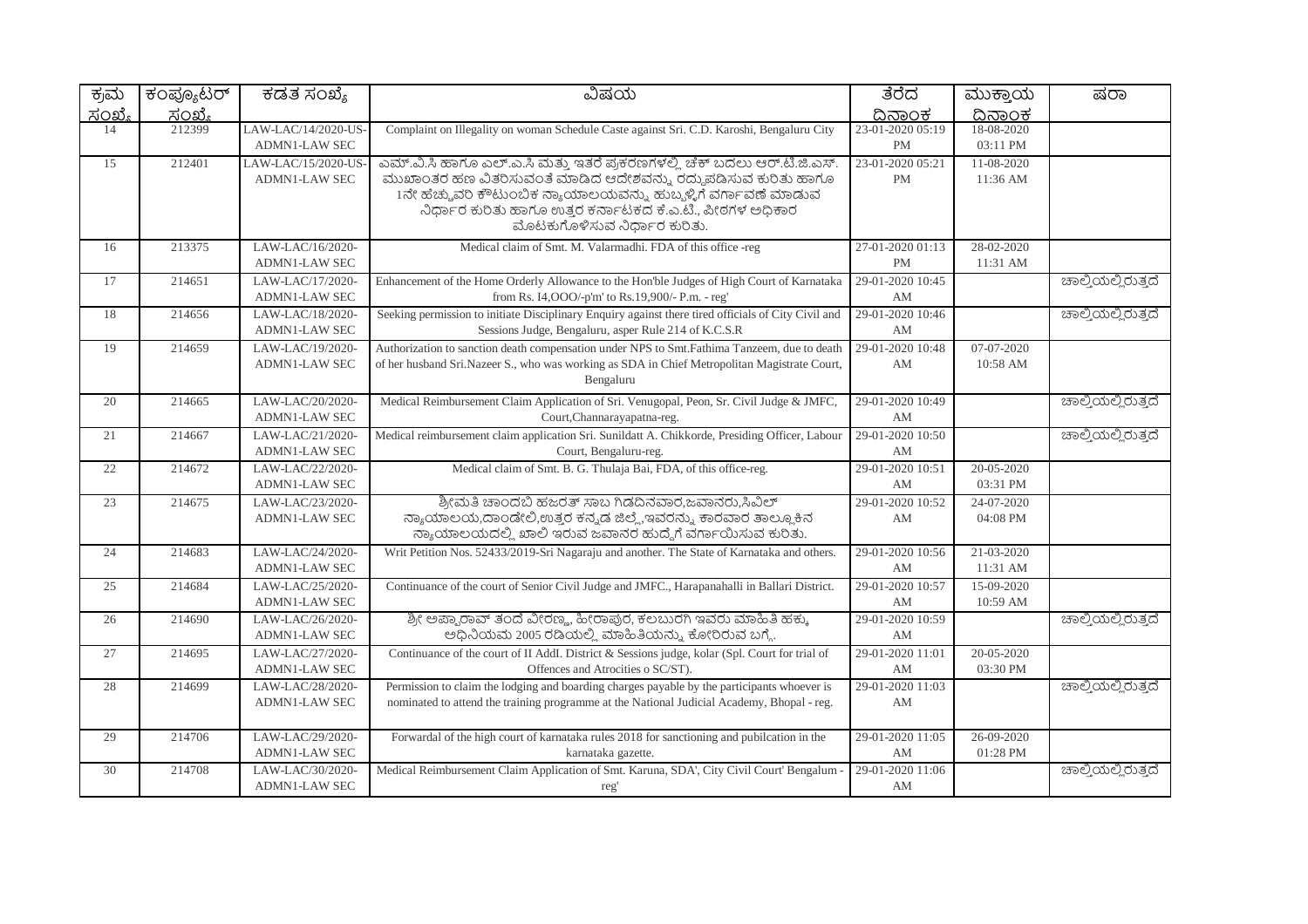| ಕ್ರಮ          | ಕಂಪ್ಯೂಟರ್               | ಕಡತ ಸಂಖ್ಯೆ                               | ವಿಷಯ                                                                                                                                                                                                                                                                                                                                                                                           | ತೆರೆದ                         | ಮುಕ್ತಾಯ                | ಷರಾ                |
|---------------|-------------------------|------------------------------------------|------------------------------------------------------------------------------------------------------------------------------------------------------------------------------------------------------------------------------------------------------------------------------------------------------------------------------------------------------------------------------------------------|-------------------------------|------------------------|--------------------|
| <u>ಸಂಖ್ಯೆ</u> | <u>ಸಂಖ್ಯೆ</u><br>214712 |                                          |                                                                                                                                                                                                                                                                                                                                                                                                | <u>ದಿನಾಂಕ</u>                 | <u>ದಿನಾಂಕ</u>          |                    |
| 31            |                         | LAW-LAC/31/2020-<br><b>ADMN1-LAW SEC</b> | ಲೋಕಾಯುಕ್ತ ಟ್ರ್ಯಾಪ್ / ಇಲಾಖಾ ವಿಚಾರಣೆಗೆ ಸಂಬಂಧಸಿದಂತೆ ನ್ಯಾಯಾಲಯದಲ್ಲಿ<br>ಮೊಕದ್ದಮೆ ದಾಖಲಾಗಿರುವ ಪ್ರಕರಣಗಳ ವಿಚಾರಣೆಯ ಹಂತದ ಕುರಿತು ಮಾಹಿತಿಯನ್ನು<br>ಆಯೋಗಕ್ಕೇ ಒದಗಿಸುವ ಬಗ್ಗೆ.                                                                                                                                                                                                                                     | 29-01-2020 11:07<br>AM        | 06-08-2020<br>02:09 PM |                    |
| 32            | 214715                  | LAW-LAC/32/2020-<br>ADMN1-LAW SEC        | ಕರ್ನಾಟಕ ರಿಯಲ್ ಎಸ್ಟೇಟ್ ನಿಯಂತ್ರಣ ಪ್ರಾಧಿಕಾರದ ಕಾರ್ಯನಿರ್ವಹಣೆಗಾಗಿ ಅಗತ್ಯವಾದ<br>ಹುದ್ದೆಗಳನ್ನು ನಿಯೋಜಿಸುವ ಕುರಿತು                                                                                                                                                                                                                                                                                          | 29-01-2020 11:08<br>AM        |                        | ಚಾಲ್ತಿಯಲ್ಲಿರುತ್ತದೆ |
| 33            | 214725                  | LAW-LAC/33/2020-<br><b>ADMN1-LAW SEC</b> | Request to - issue guidelines/clarification regarding compliance of order dated 23. I O.2O I g of<br>Hon'bl,e Higf,Court of Karnataka, Bengaluru and also with regard tothe amount of Rs.4,95,2201-<br>which has alread! been recovered from Sri.Ramesh Babu. Retired Sheristedar.Court of Senior<br>Civil Judge & JMFC, Bhalki, Bidar District towards subsistence allowance with interest-re | 29-01-2020 11:12<br>AM        |                        | ಚಾಲ್ತಿಯಲ್ಲಿರುತ್ತದೆ |
| 34            | 214728                  | LAW-LAC/34/2020-<br>ADMN1-LAW SEC        | Medical Reimbursement Claim Application of Sri. M. R. Kiran Kumar, FDA., CMM Court,<br>Bengaluru -reg                                                                                                                                                                                                                                                                                          | 29-01-2020 11:15<br>AM        |                        | ಚಾಲ್ತಿಯಲ್ಲಿರುತ್ತದೆ |
| 35            | 214733                  | LAW-LAC/35/2020-<br><b>ADMN1-LAW SEC</b> | Extension of services of 3 contract employees working at Karnataka Judicial Academy, Bengaluru<br>-reg                                                                                                                                                                                                                                                                                         | 29-01-2020 11:16<br>AM        |                        | ಚಾಲ್ತಿಯಲ್ಲಿರುತ್ತದೆ |
| 36            | 214748                  | LAW-LAC/36/2020-<br><b>ADMN1-LAW SEC</b> | ರಿಜಿಸ್ಟ್ರಾರ್ ಜನರಲ್, ಕರ್ನಾಟಕ ಉಚ್ಚ ನ್ಯಾಯಾಲಯ, ಬೆಂಗಳೂರು ಇವರಿಗೆ ಕಳುಹಿಸುವ<br>ಸ್ವೀಕೃತಿಗಳು ಹಾಗೂ ಮನವಿಗಳ ಬಗ್ಗೆ.                                                                                                                                                                                                                                                                                          | 29-01-2020 11:24<br>AM        |                        | ಚಾಲ್ತಿಯಲ್ಲಿರುತ್ತದೆ |
| 37            | 217958                  | LAW-LAC/37/2020-<br><b>ADMN1-LAW SEC</b> | ನಿವೃತ್ತ ಮಿತ ವೇತನ ಪದವೀಧರ ನೌಕರರಿಗೆ ಬರಬೇಕಾದ 3 ವರ್ಷದ ಬಾಕಿ ವೇತನವನ್ನು<br>ಕೂಡಲೇ ಮಂಜೂರು ಮಾಡುವ ಕುರಿತು.                                                                                                                                                                                                                                                                                                  | 03-02-2020 04:28<br><b>PM</b> |                        | ಚಾಲ್ತಿಯಲ್ಲಿರುತ್ತದೆ |
| 38            | 218032                  | LAW-LAC/38/2020-<br><b>ADMN1-LAW SEC</b> | ಕೆ.ಎ.ಟಿ. ಆದೇಶದ ಪ್ರಕಾರ ಮಿತ ವೇತನ ಪದವಿಧರರಿಗೆ (247/ಎ) ಪ್ರಕಾರ) 8 ವರ್ಷದ<br>ಸೇವೆಯನ್ನು ಅರ್ಹತಾದಾಯಕ ಸೇವೆಯೆಂದು ಪರಿಗಣಿಸುವ ಕುರಿತು.                                                                                                                                                                                                                                                                          | 03-02-2020 04:53<br><b>PM</b> |                        | ಚಾಲ್ತಿಯಲ್ಲಿರುತ್ತದೆ |
| 39            | 218038                  | LAW-LAC/39/2020-<br><b>ADMN1-LAW SEC</b> | Continuance of the court of Senior Civil Judge & Addl. CJM, Karkala, Udupi District                                                                                                                                                                                                                                                                                                            | 03-02-2020 04:54<br><b>PM</b> | 05-03-2020<br>10:42 AM |                    |
| 40            | 218042                  | LAW-LAC/40/2020-<br><b>ADMN1-LAW SEC</b> | Medical Reimbursement Claim Application of Sri Bhaskar. H. Bailiff, City civil Court,<br>Bengaluru-reg.                                                                                                                                                                                                                                                                                        | 03-02-2020 04:58<br>PM        | 24-08-2020<br>03:59 PM |                    |
| 41            | 218052                  | LAW-LAC/41/2020-<br><b>ADMN1-LAW SEC</b> | Continuance of the court of ILXXXI Addl. City Civil & Sessions Judge Bengaluru from<br>08.02.2020.                                                                                                                                                                                                                                                                                             | 03-02-2020 05:03<br>PM        | 10-03-2020<br>04:56 PM |                    |
| 42            | 218053                  | LAW-LAC/42/2020-<br><b>ADMN1-LAW SEC</b> | Medical Reimbursemeul. Claim Application of Sri. Mahesh V. Vasanad, SDA., Prl. Sr. Civil<br>Judge& CJM Court, Bagalkote-reg                                                                                                                                                                                                                                                                    | 03-02-2020 05:04<br>PM        | 24-07-2020<br>04:09 PM |                    |
| 43            | 218073                  | LAW-LAC/43/2020-<br><b>ADMN1-LAW SEC</b> | Medical Reimbursement Claim Application of Sri. P. C. Malagi, Peon, Prl.Sr. Civil Judge &<br>CJM Court, Gadag-reg.                                                                                                                                                                                                                                                                             | 03-02-2020 05:14<br><b>PM</b> | 24-07-2020<br>04:08 PM |                    |
| 44            | 218074                  | LAW-LAC/44/2020-<br><b>ADMN1-LAW SEC</b> | Extension oi probationary period of Sri. Yogananda. M. E, SDA,C.M.M. Court, Bengaluru - reg                                                                                                                                                                                                                                                                                                    | 03-02-2020 05:15<br>PM        |                        | ಚಾಲ್ತಿಯಲ್ಲಿರುತ್ತದೆ |
| 45            | 218076                  | LAW-LAC/45/2020-<br>ADMN1-LAW SEC        | Medical Reimbursement Claim Application of Sri. L. Shivalingaiah, Sheristedar, City Civil<br>Court, Bengaluru-reg.                                                                                                                                                                                                                                                                             | 03-02-2020 05:16<br>PM        | 06-08-2020<br>04:07 PM |                    |
| 46            | 218294                  | LAW-LAC/46/2020-<br><b>ADMN1-LAW SEC</b> | Accord permission for appointment of Retired employees as Drivers and Peon(Cooks) on contract<br>basis with consolidated payment and /or deputation from other Government Departments - reg                                                                                                                                                                                                    | 04-02-2020 10:46<br>AM        |                        | ಚಾಲ್ತಿಯಲ್ಲಿರುತ್ತದೆ |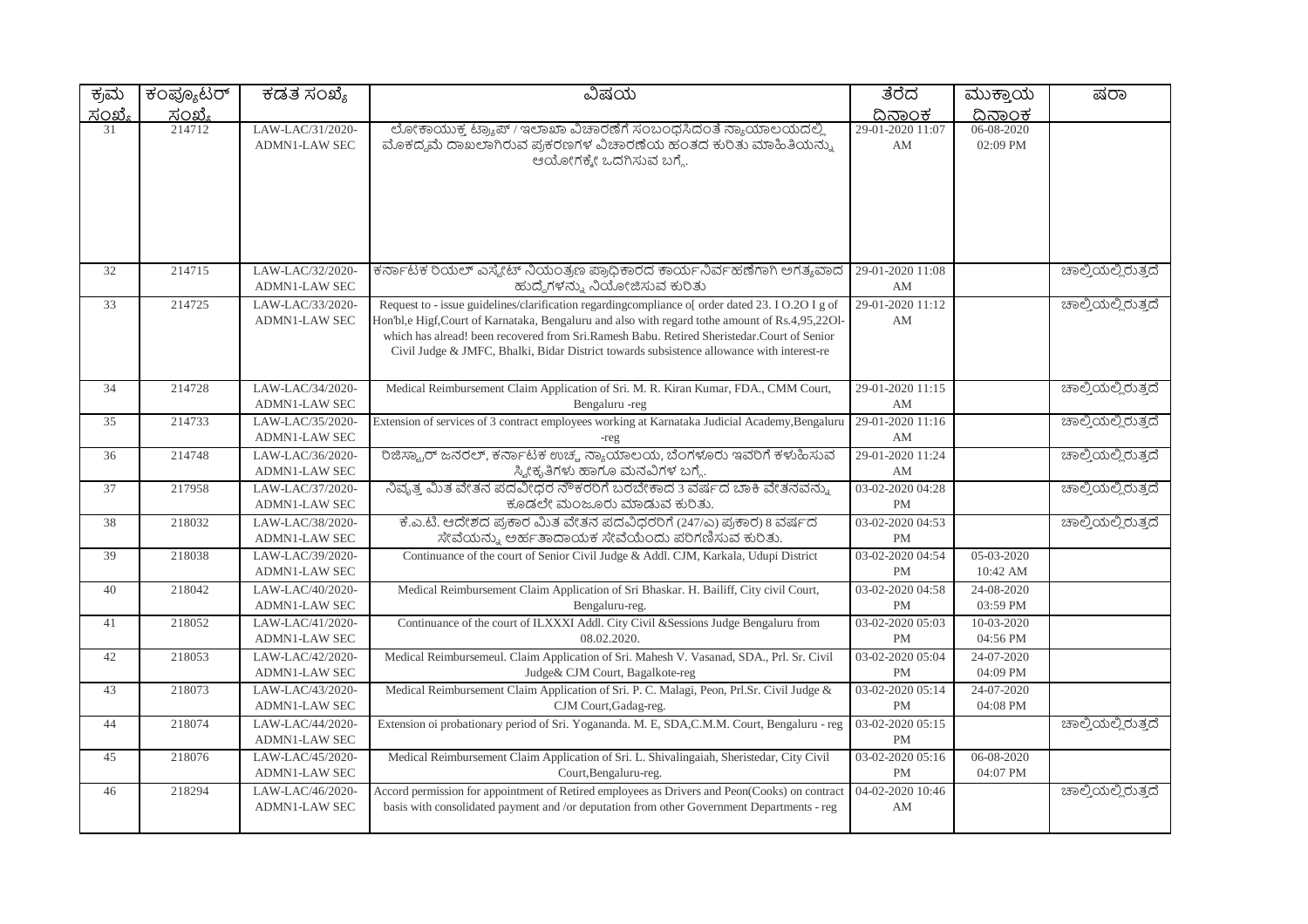| ಕ್ರಮ          | ಕಂಪ್ಯೂಟರ್ | ಕಡತ ಸಂಖ್ಯೆ                                  | ವಿಷಯ                                                                                                                                                                                                                                | ತೆರೆದ                         | ಮುಕ್ತಾಯ                | ಷರಾ                |
|---------------|-----------|---------------------------------------------|-------------------------------------------------------------------------------------------------------------------------------------------------------------------------------------------------------------------------------------|-------------------------------|------------------------|--------------------|
| <u>ಸಂಖ್ಯೆ</u> | ಸಂಖ್ಯೆ    |                                             |                                                                                                                                                                                                                                     | ದಿನಾಂಕ                        | ದಿನಾಂಕ                 |                    |
| 47            | 218386    | LAW-LAC/47/2020-<br><b>ADMN1-LAW SEC</b>    | Considering the legitimate demands of the Judicial Officers.                                                                                                                                                                        | 04-02-2020 11:32<br>AM        | 07-08-2020<br>11:42 AM |                    |
| 48            | 220342    | LAW-LAC/48/2020-<br><b>ADMN1-LAW SEC</b>    | To issue authorization to the Government Advocate tore present Respondent No.1 in Writ<br>Petition No.27032/2014 (S-DIS), to prefer Writ Appeal against the order dated 17.10.2019<br>passed in the aforesaid Writ Petition.        | 06-02-2020 03:21<br><b>PM</b> | 24-07-2020<br>04:08 PM |                    |
| 49            | 220620    | LAW-LAC/49/2020-DS-<br><b>ADMN1-LAW SEC</b> | Request for issue guidelines for engaging part time menials for cleaning purpose in District<br>Courts and Taluka Courts - reg.                                                                                                     | 07-02-2020 11:00<br>AM        |                        | ಚಾಲ್ತಿಯಲ್ಲಿರುತ್ತದೆ |
| 50            | 221381    | LAW-LAC/50/2020-<br><b>ADMN1-LAW SEC</b>    | ಹಿರಿಯ ಸಿವಿಲ್ ನ್ಯಾಯಾಧೀಶರು ಮತ್ತು ಜೆ.ಎಂ.ಎಫ್.ಸಿ., ಹಾನಗಲ್, ಹಾವೇರಿ ಜಿಲ್ಲೆ ರವರ<br>ನ್ಯಾಯಾಲಯದ ಕಾರ್ಯಾವಧಿಯನ್ನು ಮುಂದುವರೆಸುವ ಬಗ್ಗೆ.                                                                                                              | 10-02-2020 11:00<br>AM        | 10-03-2020<br>03:32 PM |                    |
| 51            | 223151    | LAW-LAC/51/2020-<br>ADMN1-LAW SEC           | Submission of representation of Judgement Writer of City Civil Court, Bengaluru for stepping up<br>of pay - Sri G. N. Raju, Judgement Writer.                                                                                       | 12-02-2020 12:37<br>PM        | 09-03-2020<br>05:04 PM |                    |
| 52            | 223158    | LAW-LAC/52/2020-<br><b>ADMN1-LAW SEC</b>    | Submission of representation of Judgement Writer of City Civil Court, Bengaluru for stepping up<br>of pay - Sri M. Neelambika, Judgement Writer.                                                                                    | 12-02-2020 12:39<br><b>PM</b> | 09-03-2020<br>05:04 PM |                    |
| 53            | 223161    | LAW-LAC/53/2020-<br><b>ADMN1-LAW SEC</b>    | Submission of representation of Judgement Writer of City Civil Court, Bengaluru for stepping up<br>of pay - Smt. M. R. Suguna, Judgement Writer.                                                                                    | 12-02-2020 12:40<br><b>PM</b> | 09-03-2020<br>05:04 PM |                    |
| 54            | 223163    | LAW-LAC/54/2020-<br>ADMN1-LAW SEC           | Submission of representation of Judgement Writer of City Civil Court, Bengaluru for stepping up<br>of pay - Smt. K. Vasanthi, Judgement Writer.                                                                                     | 12-02-2020 12:40<br><b>PM</b> |                        | ಚಾಲ್ತಿಯಲ್ಲಿರುತ್ತದೆ |
| 55            | 223165    | LAW-LAC/55/2020-<br><b>ADMN1-LAW SEC</b>    | Submission of representation of Judgement Writer of City Civil Court, Bengaluru for stepping up<br>of pay - Smt. S. Bhuvanadevi, Judgement Writer.                                                                                  | 12-02-2020 12:41<br><b>PM</b> |                        | ಚಾಲ್ಲಿಯಲ್ಲಿರುತ್ತದೆ |
| 56            | 223632    | LAW-LAC/56/2020-<br><b>ADMN1-LAW SEC</b>    | Continuance of the courts of Addl. Civil Judge &JMFC., Kunigal and Addl. Civil Judge &<br>JMFC., Sira.                                                                                                                              | 13-02-2020 10:33<br>AM        | 11-03-2020<br>01:07 PM |                    |
| 57            | 223981    | LAW-LAC/57/2020-<br><b>ADMN1-LAW SEC</b>    | clarification regarding reimbursement of medical expenses incurred by the Judicial officers<br>under Suspension                                                                                                                     | 13-02-2020 02:22<br><b>PM</b> |                        | ಚಾಲ್ತಿಯಲ್ಲಿರುತ್ತದೆ |
| 58            | 224163    | LAW-LAC/58/2020-<br><b>ADMN1-LAW SEC</b>    | Recruitment to 56 backlog posts of Civil Judges, as per the Karnataka Judicial Service<br>(Recruitment) Rules, 2004, & Amendment Rules, 2011, 2015 and 2016 as called vide<br>Notification No. CJR. 13/2019 dated 22.07.2019 - reg. | 13-02-2020 04:04<br><b>PM</b> | 15-09-2020<br>10:57 AM |                    |
| 59            | 228125    | LAW-LAC/59/2020-<br><b>ADMN1-LAW SEC</b>    | Enhancement of Consolidated pay in Editors and Assistant Editors                                                                                                                                                                    | 19-02-2020 04:15<br>$\rm PM$  | 07-10-2020<br>03:00 PM |                    |
| 60            | 230690    | LAW-LAC/60/2020-<br><b>ADMN1-LAW SEC</b>    | ಶ್ರೀ ಮುರುಳಿಧರ್ ರಾಮಚಂದ್ರ ದೇಶಪಾಂಡೆ ಇವರು ಮಾಹಿತಿ ಹಕ್ಕು. ಅಧಿನಿಯಮ 2005<br>ರಡಿಯಲ್ಲಿ ಮಾಹಿತಿಯನ್ನು ಕೋರಿರುವ ಮಾಹಿತಿಯನ್ನು ಒದಗಿಸುವ ಬಗ್ಗೆ                                                                                                          | 25-02-2020 05:45<br>PM        |                        | ಚಾಲ್ತಿಯಲ್ಲಿರುತ್ತದೆ |
| 61            | 232137    | LAW-LAC/61/2020-<br><b>ADMN1-LAW SEC</b>    | Medical Reimbursement Claim Application of Smt. G. K. Vliaya, FDA, Civil Judge & JMFC<br>Court' Hiriyuru - Reg                                                                                                                      | 27-02-2020 03:00<br><b>PM</b> | 20-05-2020<br>03:32 PM |                    |
| 62            | 232180    | LAW-LAC/62/2020-<br><b>ADMN1-LAW SEC</b>    | ಶ್ರೀ ಸಿ.ಆರ್.ಇಮ್ರಾನ್, ದ್ವಿತೀಯ ದರ್ಜೆ ಸಹಾಯಕರು, ನರಸಿಂಹರಾಜಪುರ ನ್ಯಾಯಾಲಯ,<br>ಚಿಕ್ಕಮಗಳೂರು ಜಿಲ್ಲೆ ಇವರನ್ನು ಚಿಕ್ಕಮಗಳೂರು/ಮೂಡಿಗೆರೆ ನ್ಯಾಯಾಲಯಕ್ಕೆ<br>ವರ್ಗಾವಣೆ/ನಿಯೋಜನೆ ಮಾಡುವ ಕುರಿತು.                                                                | 27-02-2020 03:11<br><b>PM</b> | 24-07-2020<br>04:08 PM |                    |
| 63            | 232307    | LAW-LAC/63/2020-<br><b>ADMN1-LAW SEC</b>    | ಶ್ರೀಮತಿ ಶೈಲಾ ಶಿವಶರಣ ಬಗಲಿ, ದ್ಯೀತಿಯ ದರ್ಜೆ ಸಹಾಯಕ, ಪ್ರಿನ್ನಿಪಲ್ ಸಿವಿಲ್<br>ನ್ಯಾಯಾಲಯ, ಜೂನಿಯರ್ ಡಿವಿಜನ್. ವಿಜಯಪುರ ಇವರ ಸೇವೆಯನ್ನು, ಸಾರಿಗೆ ಇಲಾಖೆಯ<br>ಪ್ರಾದೇಶಿಕ ಸಾರಿಗೆ ಕಛೇರಿಗೆ ಖಾಯಂ ವಿಲೀನಗೊಳಿಸುವ ಕುರಿತು.                                          | 27-02-2020 03:53<br><b>PM</b> | 28-07-2020<br>05:14 PM |                    |
| 64            | 233192    | LAW-LAC/64/2020-<br><b>ADMN1-LAW SEC</b>    | Medical reimbursement claim application by Sri. Jayaramu, FDA., of this officer -reg                                                                                                                                                | 28-02-2020 03:02<br>PM        |                        | ಚಾಲ್ತಿಯಲ್ಲಿರುತ್ತದೆ |
| 65            | 233211    | LAW-LAC/65/2020-<br><b>ADMN1-LAW SEC</b>    | Medicial reimbursement claim application of Sri. K.N Vishwanath, Driver, Bengaluru                                                                                                                                                  | 28-02-2020 03:10<br><b>PM</b> | 06-08-2020<br>04:07 PM |                    |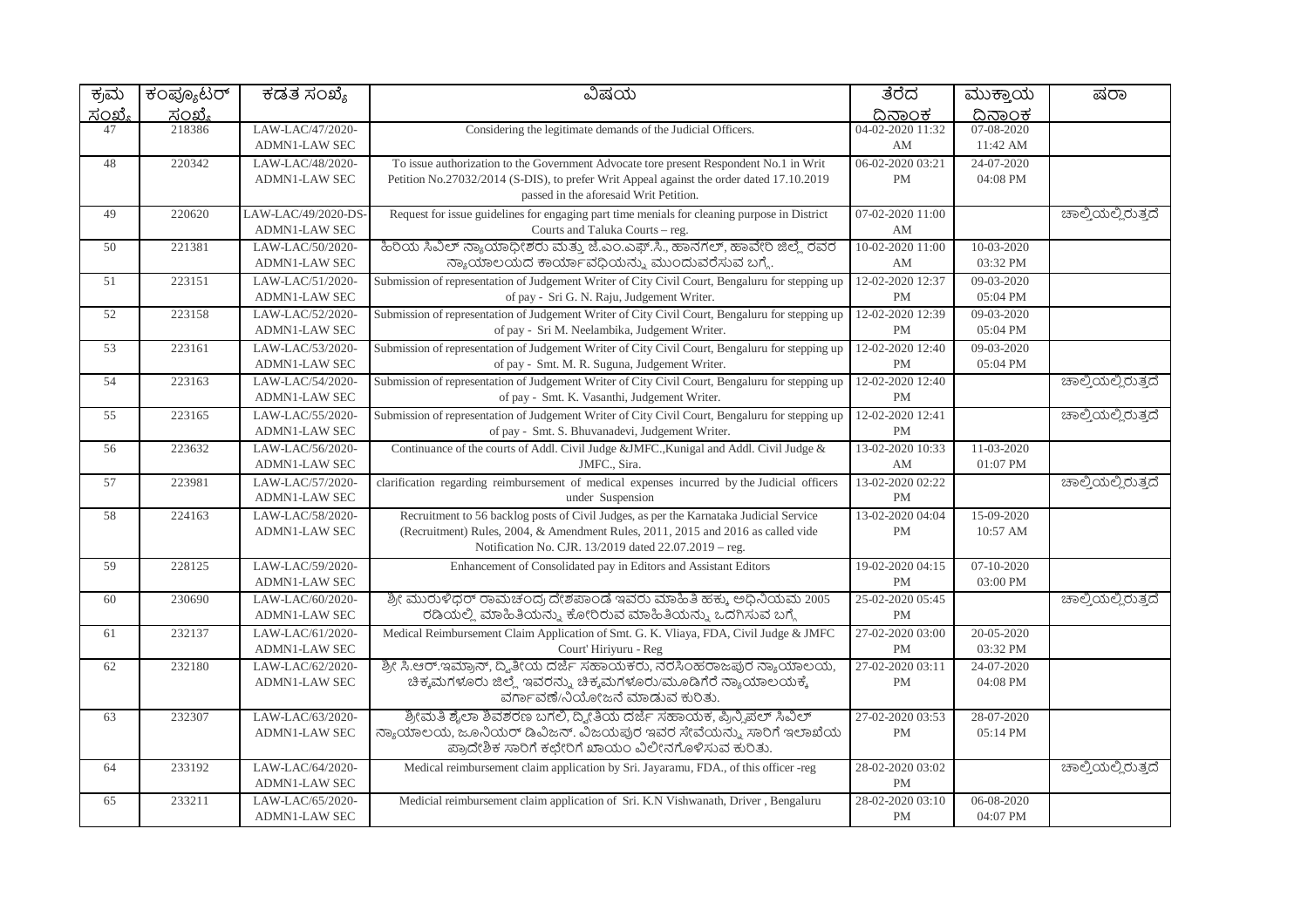| ಕ್ರಮ   | ಕಂಪ್ಯೂಟರ್     | ಕಡತ ಸಂಖ್ಯೆ                                  | ವಿಷಯ                                                                                                                                                                                                                | ತೆರೆದ                         | ಮುಕ್ತಾಯ                | ಷರಾ                |
|--------|---------------|---------------------------------------------|---------------------------------------------------------------------------------------------------------------------------------------------------------------------------------------------------------------------|-------------------------------|------------------------|--------------------|
| ಸಂಖ್ಯೆ | <u>ಸಂಖ್ಯೆ</u> |                                             |                                                                                                                                                                                                                     | ದಿನಾಂಕ                        | ದಿನಾಂಕ                 |                    |
| 66     | 233405        | LAW-LAC/66/2020-<br><b>ADMN1-LAW SEC</b>    | Medical claims of Sri. B.R. Mutalik Desai. civil Judge and JMFC, Shahabad-reg.                                                                                                                                      | 28-02-2020 04:10<br><b>PM</b> |                        | ಚಾಲ್ತಿಯಲ್ಲಿರುತ್ತದೆ |
| 67     | 233447        | LAW-LAC/67/2020-<br><b>ADMN1-LAW SEC</b>    | Permission to fill up the post of Typist Attenders and peons by way if direct recruitment instead of<br>out sourcing -reg                                                                                           | 28-02-2020 04:26<br><b>PM</b> |                        | ಚಾಲ್ತಿಯಲ್ಲಿರುತ್ತದೆ |
| 68     | 233500        | LAW-LAC/68/2020-<br><b>ADMN1-LAW SEC</b>    | Medical Reimbursrment claim application of Sri G.V Turmuri, XXXI Addl.City Civil & Sessions<br>Judge, Bengalore reg.                                                                                                | 28-02-2020 04:49<br><b>PM</b> | 24-07-2020<br>04:08 PM |                    |
| 69     | 233504        | LAW-LAC/69/2020-<br><b>ADMN1-LAW SEC</b>    | Clarification regarding sanction of Charge Allowance- Sri C. K. Chandrashekhar, Joint Registrar                                                                                                                     | 28-02-2020 04:51<br><b>PM</b> |                        | ಚಾಲ್ತಿಯಲ್ಲಿರುತ್ತದೆ |
| 70     | 233507        | LAW-LAC/70/2020-<br>ADMN1-LAW SEC           | Medical Claim of Sri Pradip, potadar Request for clarification regarding reimbursement of<br>medical expenses incurred by judicial Officers in respect of treatment taken in the hospitals of<br>other States - reg | 28-02-2020 04:52<br><b>PM</b> |                        | ಚಾಲ್ತಿಯಲ್ಲಿರುತ್ತದೆ |
| 71     | 233513        | LAW-LAC/71/2020-<br><b>ADMN1-LAW SEC</b>    | ಶ್ರೀ ಅಪ್ಪರಾವ ತಂದೆ ವೀರಣ್ಣ,, ಅರ್ಜಿದಾರರು, ಇವರು ಮಾಹಿತಿ  ಹಕ್ಕು ಅಧಿನಿಯಮ 2005ರ<br>ಬಗ್ಗೆ                                                                                                                                    | 28-02-2020 04:54<br><b>PM</b> |                        | ಚಾಲ್ತಿಯಲ್ಲಿರುತ್ತದೆ |
| 72     | 233518        | LAW-LAC/72/2020-<br>ADMN1-LAW SEC           | Counting of previous service in the District Judiciary in respect of Sri. Veerendra Kumat'K.M,<br>Assistant Court Secretaties of this office as per Rule224-B r/w Rule 252-8 ol KCSRs -reg.                         | 28-02-2020 04:55<br><b>PM</b> |                        | ಚಾಲ್ತಿಯಲ್ಲಿರುತ್ತದೆ |
| 73     | 233528        | LAW-LAC/73/2020-<br><b>ADMN1-LAW SEC</b>    | Medical Claims of Sri Naveen kumar, Process Server, Family Court, D.K. Mangalur - reg.                                                                                                                              | 28-02-2020 05:00<br><b>PM</b> |                        | ಚಾಲ್ತಿಯಲ್ಲಿರುತ್ತದೆ |
| 74     | 234136        | LAW-LAC/74/2020-US-<br><b>ADMN1-LAW SEC</b> | ಹಿಂದೂ ವಾರೀಸು ಕಾಯ್ದೆ 1956ಕ್ಕೆ ತಿದ್ದುಪಡಿ ತರುವ ಬಗ್ಗೆ                                                                                                                                                                   | 29-02-2020 01:26<br><b>PM</b> | 27-07-2020<br>03:43 PM |                    |
| 75     | 239726        | LAW-LAC/75/2020-<br><b>ADMN1-LAW SEC</b>    | Continuance of the Family Court, Kalaburagi and Spl. Judicial Magistrate (Railways),<br>Kalaburagi from 01.04.2020                                                                                                  | 06-03-2020 11:15<br>AM        |                        | ಚಾಲ್ತಿಯಲ್ಲಿರುತ್ತದೆ |
| 76     | 239733        | LAW-LAC/76/2020-<br><b>ADMN1-LAW SEC</b>    | Continuance of the court of Special Metropolitan Magistrate (Railways) Bengaluru from<br>01.04.2020                                                                                                                 | 06-03-2020 11:17<br>AM        | 20-05-2020<br>03:32 PM |                    |
| 77     | 242534        | LAW-LAC/77/2020-<br><b>ADMN1-LAW SEC</b>    | Continuance of the court of Special Judicial Magistrate(Railways), Mysuru from O 1.04.2020                                                                                                                          | 09-03-2020 12:10<br><b>PM</b> | 20-05-2020<br>03:31 PM |                    |
| 78     | 242869        | LAW-LAC/78/2020-<br><b>ADMN1-LAW SEC</b>    | continuance of the courts of III Addl. civil Judge & JMFC. 'Vijayapura and Family Court<br>Vijayapura                                                                                                               | 09-03-2020 02:52<br><b>PM</b> | 20-05-2020<br>03:32 PM |                    |
| 79     | 245923        | LAW-LAC/79/2020-<br>ADMN1-LAW SEC           | Sri. Mohamed Mujahid Ulla, V Addl Prl. Judge, Family Court, Bengaluru, Compulsory<br>Retirement of Judicial Officer under Rule 285 (4) of the Karnataka Civil Services Rules.                                       | 12-03-2020 11:54<br>AM        | 07-07-2020<br>10:58 AM |                    |
| 80     | 248470        | LAW-LAC/80/2020-<br><b>ADMN1-LAW SEC</b>    | ಚಿಕ್ಕಬಳ್ಳಾಪುರ ಜಿಲ್ಲೆಯ ನ್ಯಾಯಾಲಯಗಳ ಕಾರ್ಯಾವಧಿಯನ್ನು ಮುಂದುವರೆಸುವ ಬಗ್ಗೆ.                                                                                                                                                  | 16-03-2020 11:55<br>AM        | 28-07-2020<br>05:00 PM |                    |
| 81     | 248534        | LAW-LAC/81/2020-<br><b>ADMN1-LAW SEC</b>    | ಕುಟುಂಬ ನ್ಯಾಯಾಲಯ, ರಾಯಚೂರು ರವರ ನ್ಯಾಯಾಲಯಗಳ ಕಾರ್ಯಾವಧಿಯನ್ನು<br>ಮುಂದುವರೆಸುವ ಬಗ್ಗೆ.                                                                                                                                        | 16-03-2020 12:13<br><b>PM</b> | 20-05-2020<br>03:31 PM |                    |
| 82     | 249375        | LAW-LAC/82/2020-<br><b>ADMN1-LAW SEC</b>    | ಮಾನ್ಯ ವಿಧಾನ ಪರಿಷತ್ತಿನ ಸದಸ್ಯರಾದ ಶ್ರೀ ಮರಿತಿಬ್ಯೇಗೌಡ (ಶಿಕ್ಷಕರ ಕ್ಷೇತ್ರ) ಇವರ ಚುಕ್ಕೆ<br>ಗುರುತಿಲ್ಲದ ಪ್ರಶ್ನೆ ಸಂಖ್ಯೆ: 1934ಕ್ಕೆ ಉತ್ತರಿಸುವ ಬಗ್ಗೆ.                                                                               | 16-03-2020 04:40<br><b>PM</b> | 18-03-2020<br>12:17 PM |                    |
| 83     | 249389        | LAW-LAC/83/2020-<br><b>ADMN1-LAW SEC</b>    | ಮಾನ್ಯ ವಿಧಾನ ಪರಿಷತ್ತಿನ ಸದಸ್ಯರಾದ ಶ್ರೀ ಎಸ್. ನಾಗರಾಜ್ (ಸಂದೇಶ್ ನಾಗರಾಜ್) ಇವರ<br>ಚುಕ್ಕೆ ಗುರುತಿಲ್ಲದ ಪ್ರಶ್ನೆ ಸಂಖ್ಯೆ: 1970ಕ್ಕೆ ಉತ್ತರಿಸುವ ಬಗ್ಗೆ.                                                                                | 16-03-2020 04:43<br><b>PM</b> | 18-03-2020<br>12:18 PM |                    |
| 84     | 249395        | LAW-LAC/84/2020-<br>ADMN1-LAW SEC           | ಮಾನ್ಯ ವಿಧಾನ ಪರಿಷತ್ತಿನ ಸದಸ್ಯರಾದ ಶ್ರೀ ಐವನ್ ಡಿ'ಸೋಜಾ ಇವರ ಚುಕ್ಕೆ ಗುರುತಿಲ್ಲದ<br>ಪ್ರಶ್ನೆ ಸಂಖ್ಯೆ: 1905ಕ್ಕೆ ಉತ್ತರಿಸುವ ಬಗ್ಗೆ.                                                                                                 | 16-03-2020 04:44<br><b>PM</b> |                        | ಚಾಲ್ತಿಯಲ್ಲಿರುತ್ತದೆ |
| 85     | 251218        | LAW-LAC/85/2020-<br><b>ADMN1-LAW SEC</b>    | Medical claims of Sri. J. Prakash, Judgment writer, Chitradurga-reg                                                                                                                                                 | 18-03-2020 12:49<br><b>PM</b> | 24-07-2020<br>04:08 PM |                    |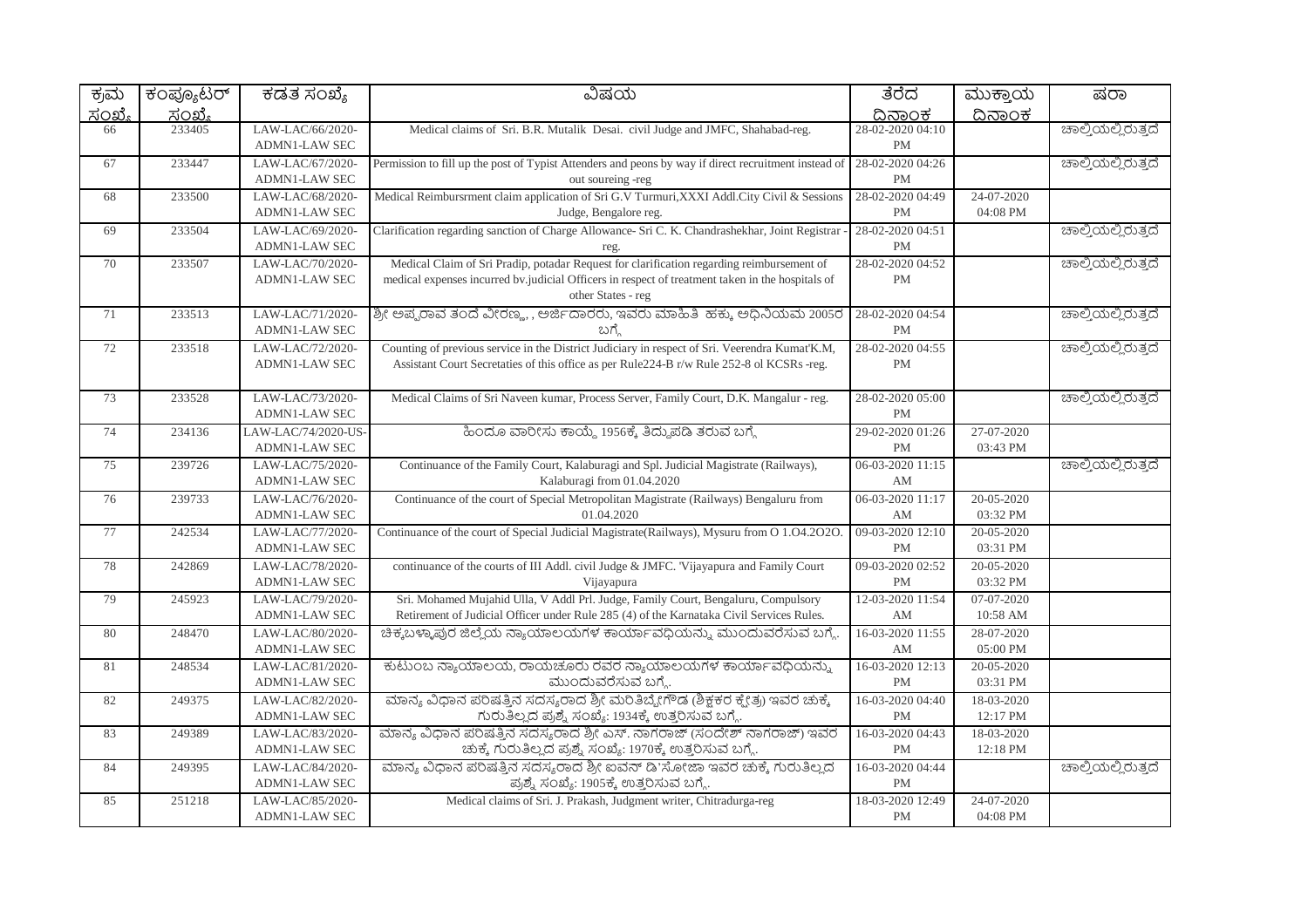| ಕ್ರಮ   | ಕಂಪ್ಯೂಟರ್     | ಕಡತ ಸಂಖ್ಯೆ                                  | ವಿಷಯ                                                                                                                                                                                               | ತೆರೆದ                             | ಮುಕ್ತಾಯ                | ಷರಾ                |
|--------|---------------|---------------------------------------------|----------------------------------------------------------------------------------------------------------------------------------------------------------------------------------------------------|-----------------------------------|------------------------|--------------------|
| ಸಂಖ್ಯೆ | <u>ಸಂಖ್ಯೆ</u> |                                             |                                                                                                                                                                                                    | ದಿನಾಂಕ                            | ದಿನಾಂಕ                 |                    |
| 86     | 251380        | LAW-LAC/86/2020-<br><b>ADMN1-LAW SEC</b>    | Forwarding The Letter dated: 06.02.2020 received from Smt. C.J. Devaki. Advocate,<br>Chitradurga-reg.                                                                                              | 18-03-2020 01:50<br>$\mathbf{PM}$ |                        | ಚಾಲ್ತಿಯಲ್ಲಿರುತ್ತದೆ |
| 87     | 251420        | LAW-LAC/87/2020-<br><b>ADMN1-LAW SEC</b>    | Medical Claims of Smt. M.Deepu. Typist, of this office -reg                                                                                                                                        | 18-03-2020 02:30<br>PM            | 28-07-2020<br>05:01 PM |                    |
| 88     | 251531        | LAW-LAC/88/2020-<br><b>ADMN1-LAW SEC</b>    | Sri.N. Veeresh S/O Late D. Nagaraja W.P. No: 113466/2019 (S-DiS)                                                                                                                                   | 18-03-2020 03:27<br><b>PM</b>     |                        | ಚಾಲ್ತಿಯಲ್ಲಿರುತ್ತದೆ |
| 89     | 251776        | LAW-LAC/89/2020-<br>ADMN1-LAW SEC           | Medical Claim of Sri. Mahalingappa Gadennavar, FDA, CMM, Court, Bengaluru-reg.                                                                                                                     | 18-03-2020 05:09<br><b>PM</b>     | 24-07-2020<br>04:08 PM |                    |
| 90     | 251786        | LAW-LAC/90/2020-<br><b>ADMN1-LAW SEC</b>    | D.E.NO. 2/2019, Sri. Rangaswamy, (R) FDA, Official of civil Judge & JMFC Court,<br>Nanjangud, Mysuru,                                                                                              | 18-03-2020 05:16<br>PM            |                        | ಚಾಲ್ತಿಯಲ್ಲಿರುತ್ತದೆ |
| 91     | 251795        | LAW-LAC/91/2020-<br><b>ADMN1-LAW SEC</b>    | Medical Claim Of Sri. G.K.RAjanikanth, Peon, Spl.JMFC (Salex Tax) Court Bengaluru-reg.                                                                                                             | 18-03-2020 05:16<br><b>PM</b>     | 24-07-2020<br>04:08 PM |                    |
| 92     | 252881        | LAW-LAC/92/2020-<br><b>ADMN1-LAW SEC</b>    | Continuance of the Courts in Bidar District From :01.04.2020.                                                                                                                                      | 19-03-2020 04:46<br><b>PM</b>     | 30-07-2020<br>11:10 AM |                    |
| 93     | 252886        | LAW-LAC/93/2020-<br>ADMN1-LAW SEC           | Continuance of the Court of Addl. Civil Judge & JMFC, Raibag in Belagavi District From:<br>01.04.2020.                                                                                             | 19-03-2020 04:49<br><b>PM</b>     | 07-08-2020<br>11:42 AM |                    |
| 94     | 253901        | LAW-LAC/94/2020-<br><b>ADMN1-LAW SEC</b>    | Shri H Prakash - RTI Application transfer under section 6(3) of RTI Act to Law Dept                                                                                                                | 20-03-2020 04:12<br><b>PM</b>     |                        | ಚಾಲ್ತಿಯಲ್ಲಿರುತ್ತದೆ |
| 95     | 254545        | LAW-LAC/95/2020-DS-<br><b>ADMN1-LAW SEC</b> | ಶ್ರೀಮತಿ ಗಡ್ಡಿ ಪತ್ರೆಮ್ಮ ಗಂಡ ಲೇಟ್ ವೀರಣ್ಣ ಇವರು O.S.No.20/2003 ಕ್ಕೆ ಸಂಬಂಧಿಸಿದಂತೆ<br>ಮಾಹಿತಿ ಕೋರಿ ಸಲ್ಲಿಸಿರುವ ಮನವಿಯ ಕುರಿತು.                                                                               | 21-03-2020 12:13<br><b>PM</b>     | 07-08-2020<br>11:40 AM |                    |
| 96     | 255858        | LAW-LAC/96/2020-<br><b>ADMN1-LAW SEC</b>    | Continuance of the III Addl. Prl. Judge, Family Court, Bengaluru from 01.04.2020                                                                                                                   | 23-03-2020 05:01<br><b>PM</b>     |                        | ಚಾಲ್ತಿಯಲ್ಲಿರುತ್ತದೆ |
| 97     | 257345        | LAW-LAC/97/2020-DS-<br><b>ADMN1-LAW SEC</b> | ನ್ಯಾಯಾಧೀಶರ ನೇಮಕ - Writ Petition No. 43667/2019 (GM-RES) PIL on the file of the High<br>Court of Karnataka at Bengaluru - Sri Ravi Kumar kenchanahalli vs the State of Karnataka and<br>others-reg. | 12-04-2020 11:50<br>AM            | 07-08-2020<br>11:39 AM |                    |
| 98     | 259754        | LAW-LAC/98/2020-DS-<br><b>ADMN1-LAW SEC</b> | ಕಂದಾಯ ಇಲಾಖೆಯ ವಿಶೇಷ ಅಧಿಕಾರಿ ಹಾಗೂ ಸಕ್ಷಮ ಪ್ರಾಧಿಕಾರದ ಕಚೇರಿಗೆ ಸೃಜಿಸಲಾದ<br>ಕಾನೂನು ಅಧಿಕಾರಿ (ವಿಶೇಷ ನ್ಯಾಯಾಲಯಕ್ಕೆ) ಹುದ್ದೆಯನ್ನು ನಿಯೋಜನೆ ಮೇಲೆ ಭರ್ತಿ<br>ಮಾಡುವ ಬಗ್ಗೆ                                             | 24-04-2020 03:17<br><b>PM</b>     |                        | ಚಾಲ್ತಿಯಲ್ಲಿರುತ್ತದೆ |
| 99     | 266089        | LAW-LAC/99/2020-<br>ADMN1-LAW SEC           | Grant of permission to Sri Buddivantha Gowda Veeranagouda Patil, District Judge, OOD,<br>Registrar, Karnataka Lokayukta, Bengaluru to retire voluntarily from Judicial Service - reg.              | 13-05-2020 01:37<br><b>PM</b>     | 10-09-2020<br>12:53 PM |                    |
| 100    | 273202        | LAW-LAC/100/2020-<br><b>ADMN1-LAW SEC</b>   | Medical Reimbursement Claim application of Sri. N. Chandrashekar, Peon, Sr. Civil Judge &<br>JMFC, Sidlaghatta-reg                                                                                 | 21-05-2020 01:24<br><b>PM</b>     | 24-07-2020<br>04:08 PM |                    |
| 101    | 273483        | LAW-LAC/101/2020-<br><b>ADMN1-LAW SEC</b>   | Medical Reimbursement Claim Application of Smt. Sujata Zalki, Typist, Civil judge & JMFC<br>Court, Kalaburgai-reg.                                                                                 | 21-05-2020 05:00<br><b>PM</b>     |                        | ಚಾಲ್ತಿಯಲ್ಲಿರುತ್ತದೆ |
| 102    | 274084        | LAW-LAC/102/2020-<br><b>ADMN1-LAW SEC</b>   | Continuance of the court of Addl. Civil Judge and JMFC, Ron in Gadag District - reg.                                                                                                               | 22-05-2020 05:00<br><b>PM</b>     | 28-07-2020<br>04:45 PM |                    |
| 103    | 278295        | LAW-LAC/103/2020-<br><b>ADMN1-LAW SEC</b>   | Continuance of the courts of II Addl. District & Sessions Judge, Tumakuru and III Addl. District<br>& Sessions Judge, Tumakuru (for trial of offences and Atrocities on SC/ST)                     | 01-06-2020 12:27<br><b>PM</b>     | 07-08-2020<br>11:06 AM |                    |
| 104    | 278304        | LAW-LAC/104/2020-<br><b>ADMN1-LAW SEC</b>   | Continuance of the Court of Senior Civil Judge & JMFC., T. Narasipura from 11.04.2020                                                                                                              | 01-06-2020 12:28<br>PM            | 15-09-2020<br>10:59 AM |                    |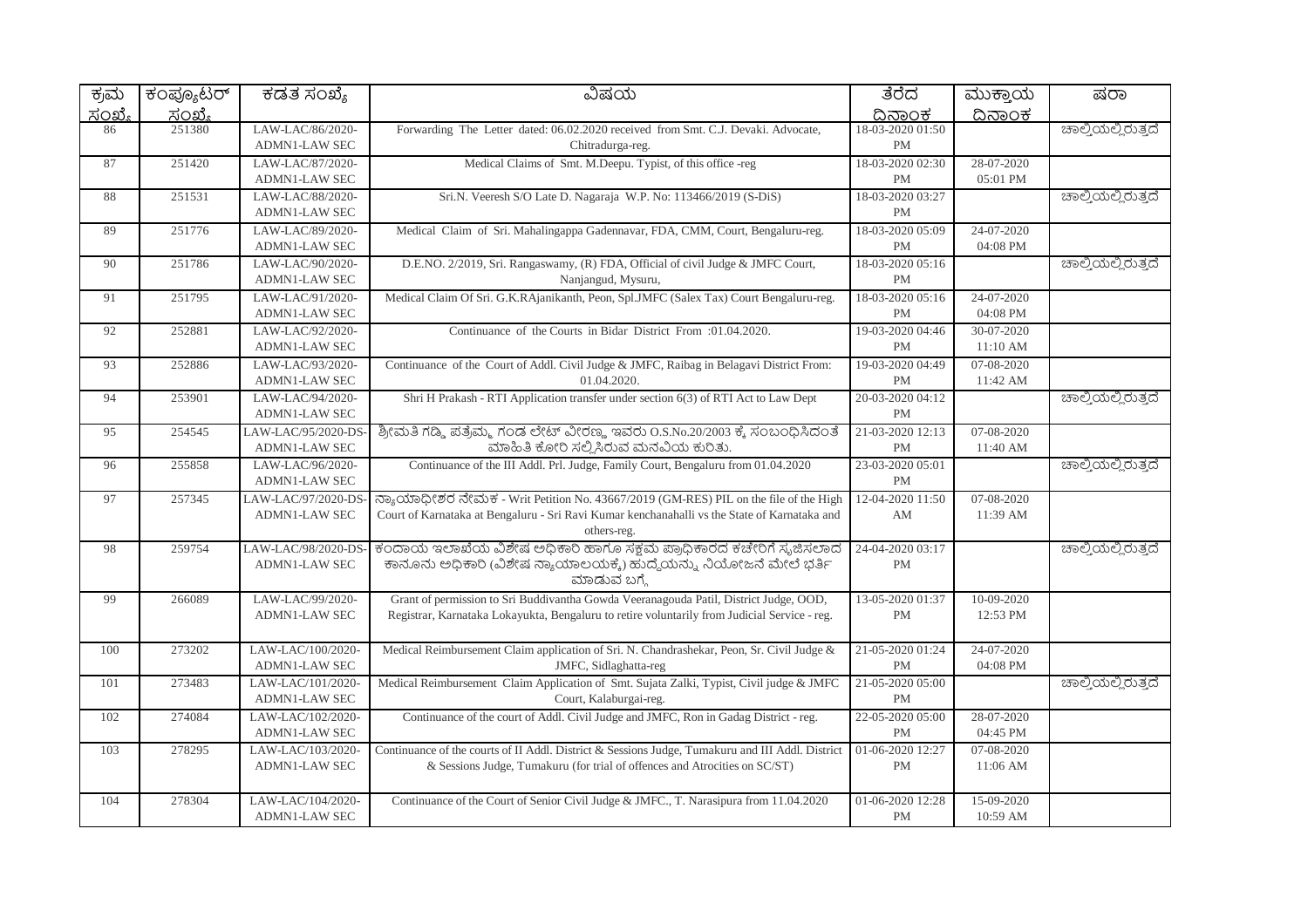| ಕ್ರಮ   | ಕಂಪ್ಯೂಟರ್     | ಕಡತ ಸಂಖ್ಯೆ                                | ವಿಷಯ                                                                                                                                                                                                                              | ತೆರೆದ                         | ಮುಕ್ತಾಯ                | ಷರಾ                |
|--------|---------------|-------------------------------------------|-----------------------------------------------------------------------------------------------------------------------------------------------------------------------------------------------------------------------------------|-------------------------------|------------------------|--------------------|
| ಸಂಖ್ಯೆ | <u>ಸಂಖ್ಯೆ</u> |                                           |                                                                                                                                                                                                                                   | ದಿನಾಂಕ                        | ದಿನಾಂಕ                 |                    |
| 105    | 281640        | LAW-LAC/105/2020-<br><b>ADMN1-LAW SEC</b> | Counting of previous service in the District Judiciary in respect of Sri. R. Manjunatha, Assistant<br>Court Secretaties of this office as per Rule224-B r/w Rule 252-8 of KCSRs -reg.                                             | 04-06-2020 10:10<br>AM        |                        | ಚಾಲ್ತಿಯಲ್ಲಿರುತ್ತದೆ |
| 106    | 286053        | LAW-LAC/106/2020-<br><b>ADMN1-LAW SEC</b> | ಶ್ರೀಮತಿ ಮೇಘಾ ವಸಂತ ಪಾತಲಿ, ಶೀಘ್ರಲಿಪಿಗಾರರು, ಕಾನೂನು ಇಲಾಖೆ, ವಿಧಾನಸೌಧ, ಬೆಂ.<br>.<br>ರವರನ್ನು ಬೆಳಗಾವಿ ನ್ಯಾಯಾಲಯದಲ್ಲಿ ಅಥವಾ ಬೆಳಗಾವಿ ಕೆ.ಎ.ಟಿ. ಅಥವಾ ಬೆಳಗಾವಿ<br>ಜಿಲ್ಲಾ ಪಂಚಾಯತ್ ಕಾರ್ಯಾಲಯದಲ್ಲಿ ಖಾಲಿ ಇರುವ ಹುದ್ದೆಗೆ ವರ್ಗಾಯಿಸುವಂತೆ<br>ಕೋರಿರುವ ಬಗ್ಮೆ. | 09-06-2020 01:13<br>PM        | 24-07-2020<br>04:09 PM |                    |
| 107    | 293900        | LAW-LAC/107/2020-<br><b>ADMN1-LAW SEC</b> | Verification of character antecedents of a candidate who has been selected as Civil Judge in High<br>Court of Rajasthan.                                                                                                          | 20-06-2020 11:43<br>AM        |                        | ಚಾಲ್ಲಿಯಲ್ಲಿರುತ್ತದೆ |
| 108    | 294115        | LAW-LAC/108/2020-<br><b>ADMN1-LAW SEC</b> | Grant of surrender leave salary - reg.                                                                                                                                                                                            | 20-06-2020 12:49<br><b>PM</b> | 07-07-2020<br>10:57 AM |                    |
| 109    | 294291        | LAW-LAC/109/2020-<br><b>ADMN1-LAW SEC</b> | ನಿಪ್ಪಾಣಿ ತಾಲ್ಲೂಕಿನಲ್ಲಿ ಹೊಸದಾಗಿ ಸೇರ್ಪಡೆ ಆಗಿರುವ ಗ್ರಾಮಗಳನ್ನು ನಿಪ್ಪಾಣಿ<br>ನ್ಯಾಯಾಲಯದ ಅಧಿಕಾರ ವ್ಯಾಪ್ತಿಗೆ ಸೇರಿಸುವ ಕುರಿತು.                                                                                                                 | 20-06-2020 02:48<br><b>PM</b> |                        | ಚಾಲ್ತಿಯಲ್ಲಿರುತ್ತದೆ |
| 110    | 296979        | LAW-LAC/110/2020-<br><b>ADMN1-LAW SEC</b> | Furnishing of relevant Rules, Circulars, Notifications, G.Os. etc for sanction of Special Casual<br>Leave to the office bearers of State Government Employees, Association.- reg.                                                 | 24-06-2020 04:45<br><b>PM</b> |                        | ಚಾಲ್ತಿಯಲ್ಲಿರುತ್ತದೆ |
| 111    | 302658        | LAW-LAC/111/2020-<br><b>ADMN1-LAW SEC</b> | ಲಿಂಗಾಯಿತ ಸಮುದಾಯವನ್ನು ಇತರ ಹಿಂದುಳಿದವರ ಸಮುಆಯದ (ಓಬಿಸಿ) ಪಟ್ಟಿಯಲ್ಲಿ<br>ಸೇರ್ಪಡೆ ಮಾಡುವಂತೆ ಕೇಂದ್ರ ಸರ್ಕಾರಕ್ಕೆ ಶಿಫಾರಸ್ನು ಮಾಡುವ ಕುರಿತು ಸಲ್ಲಿಸಿರುವ ಮನವಿ                                                                                        | 04-07-2020 03:28<br><b>PM</b> | 15-09-2020<br>01:24 PM |                    |
| 112    | 302715        | LAW-LAC/112/2020-<br><b>ADMN1-LAW SEC</b> | Continuance of the Court of Addl. Civil Judge and JMFC, Channarayapatna from 16.04.2020.                                                                                                                                          | 04-07-2020 04:10<br><b>PM</b> |                        | ಚಾಲ್ತಿಯಲ್ಲಿರುತ್ತದೆ |
| 113    | 302741        | LAW-LAC/113/2020-<br><b>ADMN1-LAW SEC</b> | Continuance of the court of Addl. Civil Judge and JMFC, Haveri from 01.04.2020                                                                                                                                                    | 04-07-2020 04:29<br><b>PM</b> |                        | ಚಾಲ್ತಿಯಲ್ಲಿರುತ್ತದೆ |
| 114    | 303271        | LAW-LAC/114/2020-<br><b>ADMN1-LAW SEC</b> | RTI Application of Sri. Chhunchha Daxeshkumar Kanaiyalal, Gujarat.                                                                                                                                                                | 06-07-2020 03:51<br><b>PM</b> | 10-08-2020<br>10:45 AM |                    |
| 115    | 304063        | LAW-LAC/115/2020-<br><b>ADMN1-LAW SEC</b> | Continuance of the court of Addl. Senior Civil Judge and JMFC, Hosapete from 23.04.2020.                                                                                                                                          | 07-07-2020 03:21<br><b>PM</b> |                        | ಚಾಲ್ತಿಯಲ್ಲಿರುತ್ತದೆ |
| 116    | 304140        | LAW-LAC/116/2020-<br><b>ADMN1-LAW SEC</b> | Continuance of the court of Senior Civil Judge and JMFC, Basavana Bagewadifrom 23.04.2020                                                                                                                                         | 07-07-2020 04:15<br><b>PM</b> |                        | ಚಾಲ್ತಿಯಲ್ಲಿರುತ್ತದೆ |
| 117    | 308629        | LAW-LAC/117/2020-<br><b>ADMN1-LAW SEC</b> | RSA No. 486/2015 on the file of the High Court of Karnataka at Bengaluru - YS. Gururaj,<br>Mangaluru V/s. Dy. Commissioner, Mangaluru.                                                                                            | 21-07-2020 12:30<br><b>PM</b> |                        | ಚಾಲ್ತಿಯಲ್ಲಿರುತ್ತದೆ |
| 118    | 308996        | LAW-LAC/118/2020-<br><b>ADMN1-LAW SEC</b> | Medical claim of Smt. Sharada B.Hosagoudar, FDA, at Dharwad Bench, Dharwad - reg.                                                                                                                                                 | 22-07-2020 11:58<br>AM        |                        | ಚಾಲ್ತಿಯಲ್ಲಿರುತ್ತದೆ |
| 119    | 309169        | LAW-LAC/119/2020-<br><b>ADMN1-LAW SEC</b> | Medical claim of Sri. Rajashekhar, Typist, High Court of Karnataka, Kalaburagi Bench,<br>Kalaburagi.                                                                                                                              | 22-07-2020 01:41<br><b>PM</b> |                        | ಚಾಲ್ತಿಯಲ್ಲಿರುತ್ತದೆ |
| 120    | 309246        | LAW-LAC/120/2020-<br><b>ADMN1-LAW SEC</b> | Medical claim of Sri. Ganesh G., working as FDA at Dharwad Benchy, Dharwad - reg.                                                                                                                                                 | 22-07-2020 03:29<br><b>PM</b> |                        | ಚಾಲ್ತಿಯಲ್ಲಿರುತ್ತದೆ |
| 121    | 312886        | LAW-LAC/121/2020-<br>DS-ADMN1-LAW SEC     | Addition of qualifying service for pensionery benefits in respect of Sri C.R.Rajasomashekara, the<br>then Prl. District & Sessions Judge, Koppal - reg.                                                                           | 29-07-2020 10:35<br><b>PM</b> |                        | ಚಾಲ್ತಿಯಲ್ಲಿರುತ್ತದೆ |
| 122    | 317103        | LAW-LAC/122/2020-<br><b>ADMN1-LAW SEC</b> | Regarding Continuance of the courts in Chitradurga District from 01.07.2020.                                                                                                                                                      | 07-08-2020 02:40<br><b>PM</b> |                        | ಚಾಲ್ತಿಯಲ್ಲಿರುತ್ತದೆ |
| 123    | 317172        | LAW-LAC/123/2020-<br><b>ADMN1-LAW SEC</b> | Regarding Continuance of the court of JMFC-IV, Mangaluru from 20.07.2020                                                                                                                                                          | 07-08-2020 03:17<br><b>PM</b> |                        | ಚಾಲ್ತಿಯಲ್ಲಿರುತ್ತದೆ |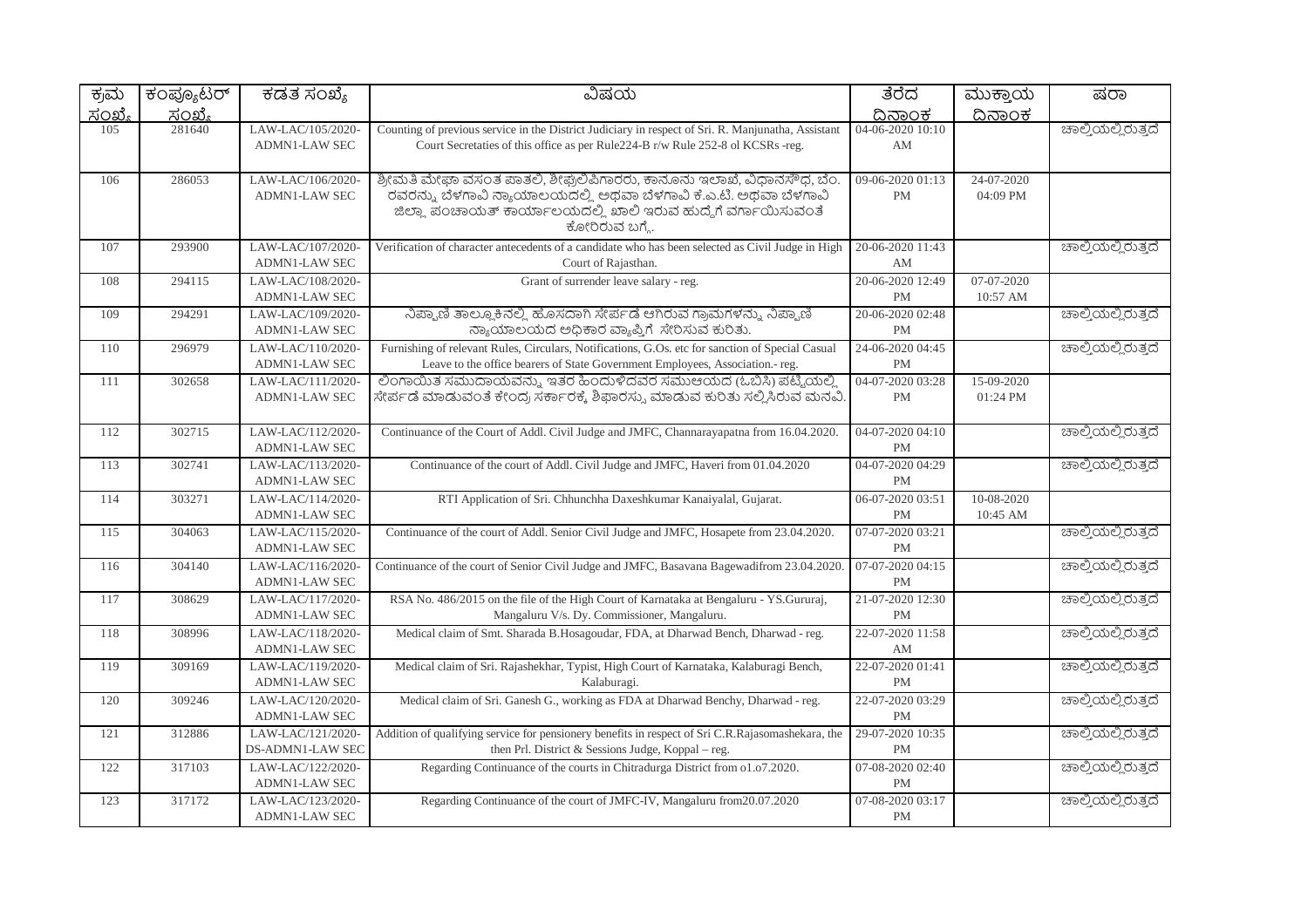| ಕ್ರಮ   | ಕಂಪ್ಯೂಟರ್ | ಕಡತ ಸಂಖ್ಯೆ                                | ವಿಷಯ                                                                                                                                                                                    | ತೆರೆದ                         | ಮುಕ್ತಾಯ                      | ಷರಾ                |
|--------|-----------|-------------------------------------------|-----------------------------------------------------------------------------------------------------------------------------------------------------------------------------------------|-------------------------------|------------------------------|--------------------|
| ಸಂಖ್ಯೆ | ಸಂಖ್ಯೆ    |                                           |                                                                                                                                                                                         | ದಿನಾಂಕ                        | ದಿನಾಂಕ                       |                    |
| 124    | 317327    | LAW-LAC/124/2020-<br><b>ADMN1-LAW SEC</b> | Suo Moto W P No: 1/2019- Creation of Fast Track Courts - Reg.                                                                                                                           | 07-08-2020 04:12<br><b>PM</b> |                              | ಚಾಲ್ತಿಯಲ್ಲಿರುತ್ತದೆ |
| 125    | 317609    | LAW-LAC/125/2020-<br><b>ADMN1-LAW SEC</b> | Continuance of Family court, Davanagere - Reg.                                                                                                                                          | 10-08-2020 10:51<br>AM        |                              | ಚಾಲ್ತಿಯಲ್ಲಿರುತ್ತದೆ |
| 126    | 317997    | LAW-LAC/126/2020-<br>ADMN1-LAW SEC        | Regarding Continuance of the courts of Addl. Senior Civil Judge & JMFC, Ramanagara from<br>22.04.2020.                                                                                  | 10-08-2020 01:34<br>PM        |                              | ಚಾಲ್ತಿಯಲ್ಲಿರುತ್ತದೆ |
| 127    | 318006    | LAW-LAC/127/2020-<br><b>ADMN1-LAW SEC</b> | Regarding Continuance of the court odf Addl. Civil Judge & JMFC, Devanahalli from<br>25.06.2020.                                                                                        | 10-08-2020 01:46<br><b>PM</b> |                              | ಚಾಲ್ತಿಯಲ್ಲಿರುತ್ತದೆ |
| 128    | 318055    | LAW-LAC/128/2020-<br><b>ADMN1-LAW SEC</b> | Continuance of the court of Addl. Civil Judge, JMFC, Shidlaghatta from 01.04.2020                                                                                                       | 10-08-2020 03:27<br><b>PM</b> | $07-10-2020$<br>02:59 PM     |                    |
| 129    | 318095    | LAW-LAC/129/2020-<br><b>ADMN1-LAW SEC</b> | Continuance of the JMFC-V, Mangaluru & Addl. Civil Judge & JMFC., Belthangady from<br>25/06/2020                                                                                        | 10-08-2020 03:43<br><b>PM</b> | $07 - 10 - 2020$<br>02:57 PM |                    |
| 130    | 318223    | LAW-LAC/130/2020-<br>DS-ADMN1-LAW SEC     | Furnishing a brief write-up on the Information Technology Databases, Applications and ERP<br>Systems existing in the Department of Administration of Justice - reg.                     | 10-08-2020 04:41<br><b>PM</b> |                              | ಚಾಲ್ತಿಯಲ್ಲಿರುತ್ತದೆ |
| 131    | 318946    | LAW-LAC/131/2020-<br>DS-ADMN1-LAW SEC     | Third Party Evaluation of the Scheme on Fast Track Special Courts (FTSCs) for Expeditious<br>Disposal of Cases of Rape and Protection of Children against Sexual Offences (POCSO) Act - | 11-08-2020 04:38<br><b>PM</b> | $16-10-2020$<br>04:40 PM     |                    |
| 132    | 321337    | LAW-LAC/132/2020-<br>DS-ADMN1-LAW SEC     | ಕರ್ನಾಟಕ ನ್ಹಾಯಾಂಗ ಇಲಾಖೆಯ ನಿವೃತ್ತ ಜಿಲ್ಲಾ ನ್ಯಾಯಾಧೀಶರಾದ ಶ್ರೀ<br>ಎನ್.ಸಿ.ಶ್ರೀನಿವಾಸ (ಹಾಲಿ ಮುಖ್ಯ ಮಾಹಿತಿ ಆಯುಕ್ತರು, ಕರ್ನಾಟಕ ಮಾಹಿತಿ ಆಯೋಗ,<br>ಬೆಂಗಳೂರು) ಇವರ ವಿರುದ್ಧ ಸಲ್ಲಿಸಿರುವ ದೂರು ಮನವಿ ಬಗ್ಗೆ      | 15-08-2020 11:43<br>AM        | 11-09-2020<br>08:35 PM       |                    |
| 133    | 325401    | LAW-LAC/133/2020-<br><b>ADMN1-LAW SEC</b> | ಕರ್ನಾಟಕ ರಾಜ್ಯ ಉಚ್ಛ ನ್ಯಾಯಲಯದ ರಿಟ್ ಅರ್ಜಿ ಸಂಖ್ಯೆ: 37155/2018, ಶ್ರೀ ಎಂ.ಎನ್.<br>ವೇಣುಗೋಪಾಲ್ ಮತ್ತು ಇತರರು ವಿರುದ್ಧ ರಾಜ್ಯ ಸರ್ಕಾರ                                                                  | 24-08-2020 12:45<br><b>PM</b> |                              | ಚಾಲ್ತಿಯಲ್ಲಿರುತ್ತದೆ |
| 134    | 327453    | LAW-LAC/134/2020-<br>DS-ADMN1-LAW SEC     | Exempting the Judicial Department from Circular Dated 06.07.2020 with regard to filing up of<br>posts through direct recruitment-reg.                                                   | 26-08-2020 09:38<br><b>PM</b> |                              | ಚಾಲ್ತಿಯಲ್ಲಿರುತ್ತದೆ |
| 135    | 328490    | LAW-LAC/135/2020-<br>US-ADMN1-LAW SEC     | ಶ್ರೀಮತಿ ನಿಸರತ್ ಬಾನು ಬಾಬಾಸಾಹೇಬ್ ಶೇಖ್, 2ನೇ ಹೆಚ್ಚುವರಿ ಸಿವಿಲ್ ನ್ಯಾಯಾಧೀಶರು<br>ಮತ್ತು ಜೆ.ಎಂ.ಎಫ್.ಸಿ., ಹಾಸನ ಇವರ ಹೆಸರು ಬದಲಾವಣೆ ಬಗ್ಗೆ.                                                             | 28-08-2020 11:43<br>AM        |                              | ಚಾಲ್ತಿಯಲ್ಲಿರುತ್ತದೆ |
| 136    | 328611    | LAW-LAC/136/2020-<br><b>ADMN1-LAW SEC</b> | RTI application by Sri Anil Kumar G.R                                                                                                                                                   | 28-08-2020 12:49<br><b>PM</b> | 15-09-2020<br>02:56 PM       |                    |
| 137    | 328655    | LAW-LAC/137/2020-<br>ADMN1-LAW SEC        | RTI application by Sri Mohan Chandra                                                                                                                                                    | 28-08-2020 01:12<br><b>PM</b> |                              | ಚಾಲ್ತಿಯಲ್ಲಿರುತ್ತದೆ |
| 138    | 329667    | LAW-LAC/138/2020-<br><b>ADMN1-LAW SEC</b> | RTI by sri vikas chand agarwal                                                                                                                                                          | 29-08-2020 04:42<br><b>PM</b> |                              | ಚಾಲ್ತಿಯಲ್ಲಿರುತ್ತದೆ |
| 139    | 332808    | LAW-LAC/139/2020-<br>ADMN1-LAW SEC        | ಶ್ರೀ ಡಿ.ಕೆ. ಸಂತೋಷ್ ಬಿನ್ ಡಿ, ಕೃಷ್ಣಪ್ಪ, ಚಿಕ್ಕಬಳ್ಳಾಪುರ ಇವರು ಮಾಹಿತಿ  ಕೋರಿರುವ ಬಗ್ಗೆ                                                                                                          | 03-09-2020 04:02<br>PM        |                              | ಚಾಲ್ತಿಯಲ್ಲಿರುತ್ತದೆ |
| 140    | 332841    | LAW-LAC/140/2020-<br><b>ADMN1-LAW SEC</b> | ಶ್ರೀ ಡಿಕ್ಕನ್ ಡಿಸೋಜ, ನವದೆಹಲಿ, ಇವರಿಗೆ ಮಾಹಿತಿ ಹಕ್ಕು, ಅಧಿನಿಯಮ 2005 ರರಿ ಮಾಹಿತಿ<br>ಒದಗಿಸುವ ಬಗ್ಗೆ                                                                                              | 03-09-2020 04:21<br>PM        | 15-09-2020<br>02:57 PM       |                    |
| 141    | 333064    | LAW-LAC/141/2020-<br>DS-ADMN1-LAW SEC     | ಶ್ರೀ ಎಸ್. ಎಸ್. ಮಠಪತಿ ವಕೀಲರು, ಗೋಕಾಕ್ ರವರು ಶ್ರೀ ಸಿದ್ದಪ್ಪ ಯಲ್ಲಪ್ಪ ವಟವಟಿ<br>ರವರಿಗೆ ನೀಡಿರುವ Legal Notice ಕುರಿತು.                                                                             | 04-09-2020 10:50<br>AM        | 09-09-2020<br>04:55 PM       |                    |
| 142    | 333221    | LAW-LAC/142/2020-<br><b>ADMN1-LAW SEC</b> | request to accord sanction for creation of one post of Registrar(Protocol and Hospitality) and<br>making budget allotment for the said post                                             | 04-09-2020 12:04<br><b>PM</b> |                              | ಚಾಲ್ತಿಯಲ್ಲಿರುತ್ತದೆ |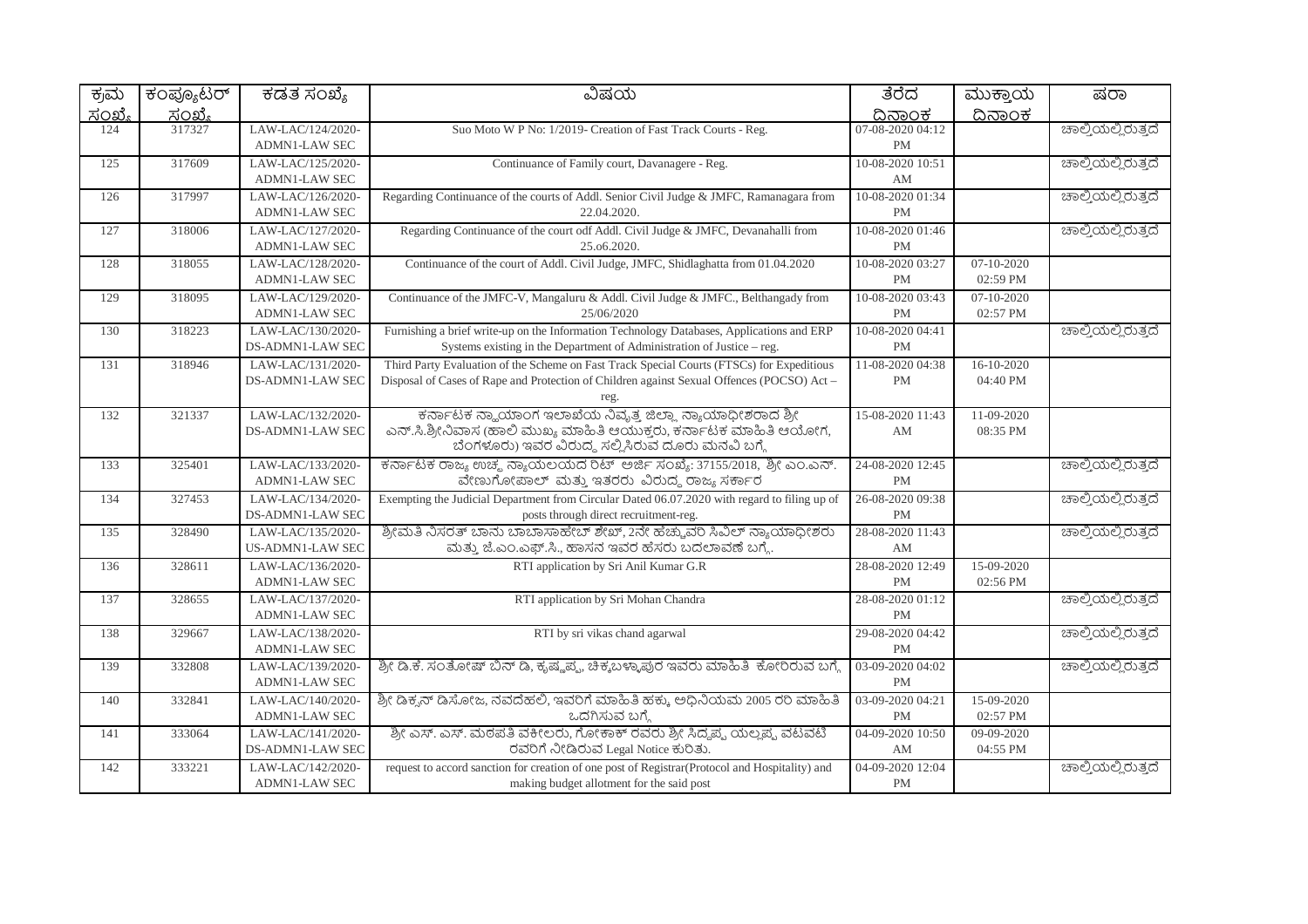| ಕ್ರಮ          | ಕಂಪ್ಯೂಟರ್     | ಕಡತ ಸಂಖ್ಯೆ                                   | ವಿಷಯ                                                                                                                                                                                                                                        | ತೆರೆದ                             | ಮುಕ್ತಾಯ                  | ಷರಾ                |
|---------------|---------------|----------------------------------------------|---------------------------------------------------------------------------------------------------------------------------------------------------------------------------------------------------------------------------------------------|-----------------------------------|--------------------------|--------------------|
| <u>ಸಂಖ್ಯೆ</u> | <u>ಸಂಖ್ಯೆ</u> |                                              |                                                                                                                                                                                                                                             | ದಿನಾಂಕ                            | <u>ದಿನಾಂಕ</u>            |                    |
| 143           | 333260        | LAW-LAC/143/2020-<br>DS-ADMN1-LAW SEC        | Seeking withdrawal of the Government Order No. ED 86 PMW 2016 dated 13.07.2020 issued to<br>prefer Appeal against the order dated 17.04.2018 in Application No.3603/2016 passed by the<br>Karnataka Administrative Tribunal, Bangalore etc. | 04-09-2020 12:20<br><b>PM</b>     |                          | ಚಾಲ್ತಿಯಲ್ಲಿರುತ್ತದೆ |
| 144           | 335147        | LAW-LAC/144/2020-<br>ADMN1-LAW SEC           | ಸಹಾಯಕ/ಕಿರಿಯ ಸಹಾಯಕರ ಹುದ್ದೆಗಳ ಭರ್ತಿ                                                                                                                                                                                                           | 07-09-2020 03:29<br>PM            |                          | ಚಾಲ್ತಿಯಲ್ಲಿರುತ್ತದೆ |
| 145           | 336293        | LAW-LAC/145/2020-<br>DS-ADMN1-LAW SEC        | ಕರ್ನಾಟಕ ವಕ್ಸ್ ನ್ಯಾಯಾಧೀಕರಣಕ್ಕೆ ನ್ಯಾಯಾಧೀಶರು ಮತ್ತು ಸಿಬ್ಬಂದಿಗಳನ್ನು ನೇಮಕ<br>ಬಗ್ಸೆ.                                                                                                                                                               | 09-09-2020 11:35<br>AM            |                          | ಚಾಲ್ತಿಯಲ್ಲಿರುತ್ತದೆ |
| 146           | 336669        | LAW-LAC/146/2020-<br>ADMN1-LAW SEC           | Application of Sri. Kurani Kant Dhaku, II Addl. Civil Judge and JMFC-II, Dharad for change of                                                                                                                                               | 09-09-2020 03:58<br><b>PM</b>     |                          | ಚಾಲ್ತಿಯಲ್ಲಿರುತ್ತದೆ |
| 147           | 337246        | LAW-LAC/147/2020-<br>DS-ADMN1-LAW SEC        | ಮಿತವೇತನ ಪದವೀಧರರಾಗಿ ಸಲ್ಲಿಸಿರುವ ಸೇವೆಯನ್ನು  ಪಿಂಚಣಿ ಸೌಲಭ್ಯಕ್ಕಾಗಿ<br>ಅರ್ಹತಾದಾಯಕ ಸೇವೆ ಎಂದು ಪರಿಗಣಿಸುವ ಬಗ್ಗೆ.                                                                                                                                       | 10-09-2020 01:16<br>PM            |                          | ಚಾಲ್ತಿಯಲ್ಲಿರುತ್ತದೆ |
| 148           | 345144        | LAW-LAC/148/2020-<br><b>ADMN1-LAW SEC</b>    | ವಿಧಾನಸಭೆಯ ಸದಸ್ಯರಾದ ಶ್ರೀ ಶಿವಣ್ಣ ಇವರ ಚುಕ್ಕೆ ಗುರುತಿಲ್ಲದ ಪ್ರಶ್ನೆ ಸಂ. 852ಕ್ಕೆ ಉತ್ತರ<br>ಒದಗಿಸುವ ಬಗ್ಗೆ                                                                                                                                             | 21-09-2020 03:05<br><b>PM</b>     |                          | ಚಾಲ್ತಿಯಲ್ಲಿರುತ್ತದೆ |
| 149           | 345184        | LAW-LAC/149/2020-<br>DS-ADMN1-LAW SEC        | ನ್ಯಾಯಾಲಯದಲ್ಲಿ ಬಾಕಿ ಇರುವ ಸಾಗರಮಾಲಾ ಯೋಜನೆ ಸಂಬಂಧಿತ ಪ್ರಕರಣಗಳನ್ನು<br>ತ್ವರಿತವಾಗಿ ವಿಲೇವಾರಿ ಮಾಡುವ ಕುರಿತು.                                                                                                                                            | 21-09-2020 03:14<br><b>PM</b>     |                          | ಚಾಲ್ತಿಯಲ್ಲಿರುತ್ತದೆ |
| 150           | 346408        | LAW-LAC/150/2020-<br><b>ADMN1-LAW SEC</b>    | ಮಾನ್ಯ ವಿಧಾನ ಪರಿಷತ್ತಿನ ಸದಸ್ಯರಾದ ಶ್ರೀಮತಿ ಭಾರತಿ ಶೆಟ್ಟಿ(ನಾಮ ನಿರ್ದೇಶನ<br>ಹೊಂದಿದವರು) ಇವರ ಚುಕ್ಕೆ ಗುರುತಿಲ್ಲದ ಪ್ರಶ್ನೆ ಸಂಖ್ಯೆ. 590ಕ್ಕೆ ಉತ್ತರ ಒದಗಿಸುವ ಬಗ್ಗೆ.                                                                                           | 22-09-2020 02:55<br>PM            |                          | ಚಾಲ್ತಿಯಲ್ಲಿರುತ್ತದೆ |
| 151           | 350294        | LAW-LAC/151/2020-<br><b>ADMN1-LAW SEC</b>    | submission of request for payment of family pension due to death of late basavantaraya, SDA, of<br>civil judge and JMFC Court, chincholi                                                                                                    | 25-09-2020 12:33<br>PM            |                          | ಚಾಲ್ತಿಯಲ್ಲಿರುತ್ತದೆ |
| 152           | 352009        | LAW-LAC/152/2020-<br><b>ADMN1-LAW SEC</b>    | RTI by Sri Shankar R Kattimane                                                                                                                                                                                                              | 28-09-2020 01:11<br>PM            | $06-10-2020$<br>03:58 PM |                    |
| 153           | 353948        | LAW-LAC/153/2020-<br><b>ADMN1-LAW SEC</b>    | ಶ್ರೀ ಶಿವನಗೌಡ, ಪ್ರಧಾನ ನ್ಯಾಯಾಧೀಶರು, ಕುಟುಂಬ ನ್ಯಾಯಾಲಯ, ಬೀದರ್ ಇವರ<br>ಸ್ವಯಂನಿವೃತ್ತಿ ಬಗ್ಗೆ                                                                                                                                                         | 30-09-2020 03:55<br><b>PM</b>     | 05-10-2020<br>11:59 AM   |                    |
| 154           | 353966        | LAW-LAC/154/2020-<br><b>ADMN1-LAW SEC</b>    | forwarding of the letter dated 17-8-2020 of Dr. Vijay Singh. Director-Karnataka Cluster,<br>Narayana Hrudayalaya Limited.reg                                                                                                                | 30-09-2020 04:03<br><b>PM</b>     |                          | ಚಾಲ್ತಿಯಲ್ಲಿರುತ್ತದೆ |
| 155           | 357027        | LAW-LAC/155/2020-<br>US-ADMN1-LAW SEC        | Medical reimbursement claim application of Sri. Mallappa Kalasannavar, Typist copyist, Prl.<br>Senior Civil Judge & CJM, Court, Balagavi-reg                                                                                                | $06-10-202004:10$<br><b>PM</b>    | 24-12-2020<br>10:23 AM   |                    |
| 156           | 357029        | LAW-LAC/156/2020-<br>US-ADMN1-LAW SEC        | Medical Reimbursement claim application of Sri. B. Veerappa, Judge, High Court of Kantataka<br>reg.                                                                                                                                         | 06-10-2020 04:12<br>PM            |                          | ಚಾಲ್ತಿಯಲ್ಲಿರುತ್ತದೆ |
| 157           | 357037        | LAW-LAC/157/2020-<br><b>US-ADMN1-LAW SEC</b> | Medical Reimbursement claim application of Sri. Ashwathnarayana, Attender, Small Causes<br>Court, Bengaluru-reg                                                                                                                             | 06-10-2020 04:16<br>PM            | 24-12-2020<br>10:24 AM   |                    |
| 158           | 357046        | LAW-LAC/158/2020-<br><b>US-ADMN1-LAW SEC</b> | Medical reimbursement claim application of Sri. Balakrishna A.Y., Peon of Prl. Civil Judge and<br>JMFC Court, Kolar-reg                                                                                                                     | 06-10-2020 04:19<br><b>PM</b>     |                          | ಚಾಲ್ತಿಯಲ್ಲಿರುತ್ತದೆ |
| 159           | 357052        | LAW-LAC/159/2020-<br><b>US-ADMN1-LAW SEC</b> | Medical reimbursement claim application of Sri. Shameed Vali, Sheristedar Prl. Civil Judge &<br>JMFC Court, Gangavathi-reg.                                                                                                                 | 06-10-2020 04:21<br>$\mathrm{PM}$ |                          | ಚಾಲ್ತಿಯಲ್ಲಿರುತ್ತದೆ |
| 160           | 357059        | LAW-LAC/160/2020-<br>US-ADMN1-LAW SEC        | Medical reimbursement claim application of Sri. S.M. Veerappa, Peon of Civil Judge & JMFC<br>Court, Yelburga-reg.                                                                                                                           | 06-10-2020 04:23<br>PM            | 24-12-2020<br>10:28 AM   |                    |
| 161           | 357062        | LAW-LAC/161/2020-<br>US-ADMN1-LAW SEC        | Medical reimbursement claim application of Sri. H.J. Puttappa, FDA., Prl. Civil Judge & JMFC<br>Court, Shivamogga-reg                                                                                                                       | 06-10-2020 04:24<br><b>PM</b>     | 24-12-2020<br>10:29 AM   |                    |
| 162           | 357070        | LAW-LAC/162/2020-<br>US-ADMN1-LAW SEC        | Medical claim of Sri. Pavan Kumar, SDA, High Court of Karnataka, Kalaburagi Bench,<br>Kalaburagi-reg                                                                                                                                        | 06-10-2020 04:27<br><b>PM</b>     | 24-12-2020<br>10:36 AM   |                    |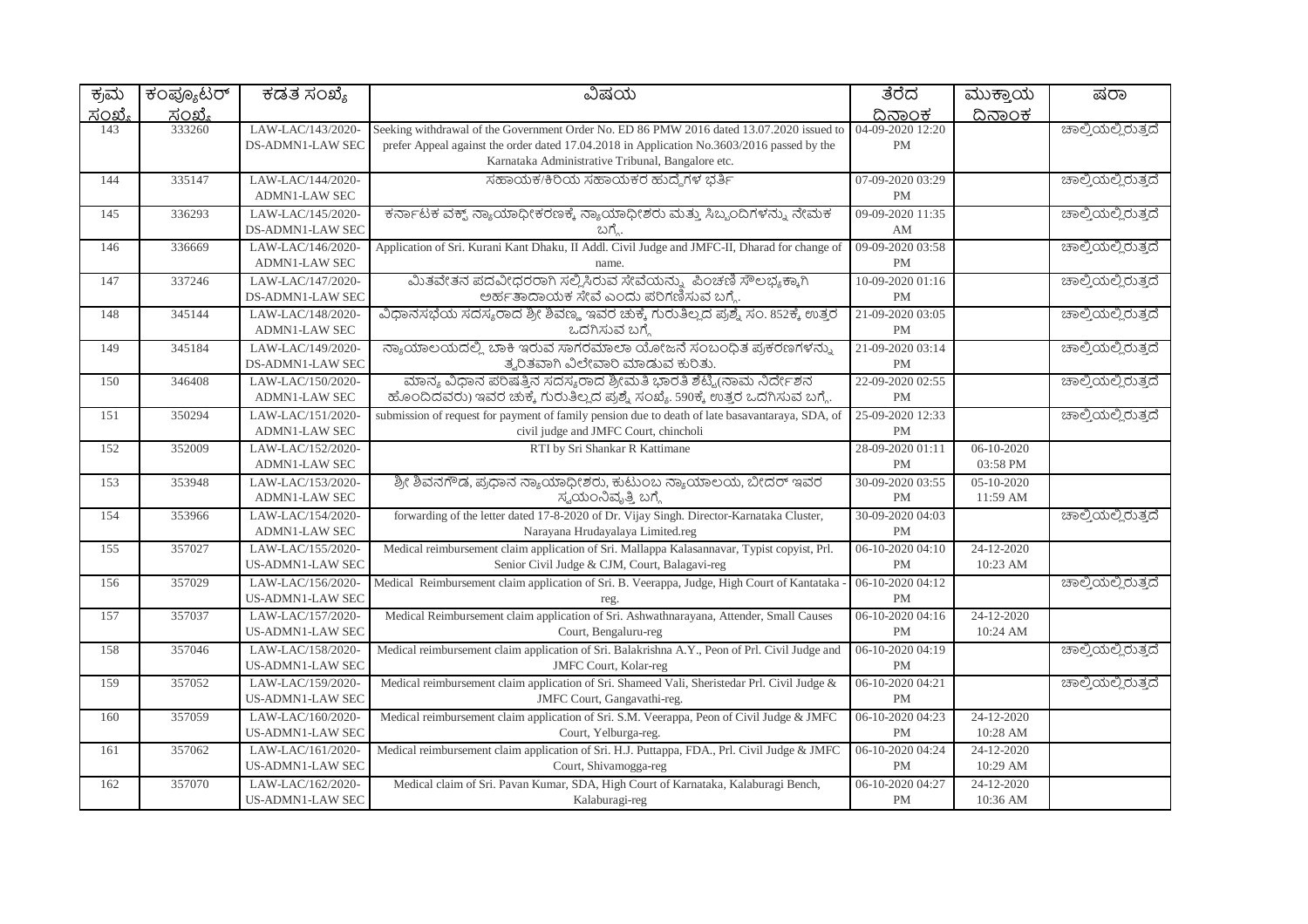| ಕ್ರಮ          | ಕಂಪ್ಯೂಟರ್     | ಕಡತ ಸಂಖ್ಯೆ                                   | ವಿಷಯ                                                                                                        | ತೆರೆದ                         | ಮುಕ್ತಾಯ       | ಷರಾ                |
|---------------|---------------|----------------------------------------------|-------------------------------------------------------------------------------------------------------------|-------------------------------|---------------|--------------------|
| <u>ಸಂಖ್ಯೆ</u> | <u>ಸಂಖ್ಯೆ</u> |                                              |                                                                                                             | ದಿನಾಂಕ                        | <u>ದಿನಾಂಕ</u> |                    |
| 163           | 357073        | LAW-LAC/163/2020-<br><b>US-ADMN1-LAW SEC</b> | Medical reimbursement claim application of Sri. L.R. Mohananga, Typist, City Civil Court,<br>Bengaluru-reg. | 06-10-2020 04:29<br><b>PM</b> |               | ಚಾಲ್ತಿಯಲ್ಲಿರುತ್ತದೆ |
| 164           | 357077        | LAW-LAC/164/2020-                            | Medical reimbursement claim application of Sri Suresh, Typist, Prl. District & Sessions Court               | 06-10-2020 04:30              |               | ಚಾಲ್ತಿಯಲ್ಲಿರುತ್ತದೆ |
|               |               | US-ADMN1-LAW SEC                             | Bidar-reg.                                                                                                  | <b>PM</b>                     |               |                    |
| 165           | 357083        | LAW-LAC/165/2020-                            | Medical reimbursement claim application of Sri. A. Honnur Swamy, Peon of Prl. Civl Judge &                  | 06-10-2020 04:32              | 24-12-2020    |                    |
|               |               | <b>US-ADMN1-LAW SEC</b>                      | JMFC Court, Channagiri-reg                                                                                  | PM                            | 10:25 AM      |                    |
| 166           | 357087        | LAW-LAC/166/2020-                            | Medical reimbursement claim application of Sri. S.K. Madar, SDA, Prl, Civil Judge and JMFC                  | 06-10-2020 04:34              | 24-12-2020    |                    |
|               |               | US-ADMN1-LAW SEC                             | Court, Bailhongal-reg                                                                                       | <b>PM</b>                     | 10:26 AM      |                    |
| 167           | 358649        | LAW-LAC/167/2020-                            | To provide the services of advocate on record in suo-moto w $p(cp)$ No.1/2020 before Hon'ble                | 08-10-2020 04:38              |               | ಚಾಲ್ತಿಯಲ್ಲಿರುತ್ತದೆ |
|               |               | <b>ADMN1-LAW SEC</b>                         | Supreme Court-regarding contagion of covid-19 virus in prisons                                              | <b>PM</b>                     |               |                    |
| 168           | 359039        | LAW-LAC/168/2020-                            | ಪಿರಿಯಾಪಟ್ಟಣ ತಾಲ್ಲೂಕು ಗ್ರಾಮದ ಸರ್ವೆ ನಂ.141 ರಲ್ಲಿ ಅಕ್ರಮ ಖಾತೆ ಮಾಡಿಕೊಟ್ಟಿರುವ                                     | 09-10-2020 12:33              |               | ಚಾಲ್ತಿಯಲ್ಲಿರುತ್ತದೆ |
|               |               | <b>ADMN1-LAW SEC</b>                         | ಅಧಿಕಾರಿಗಳ ಮೇಲೆ ಕಠಿಣ ಕಾನೂನು ಕ್ರಮ ಕೈಗೊಳ್ಳಲು ಕೋರಿ.                                                             | <b>PM</b>                     |               |                    |
| 169           | 359210        | LAW-LAC/169/2020-                            | Continuance of the courts in Shivamogga District                                                            | 09-10-2020 02:53              |               | ಚಾಲ್ತಿಯಲ್ಲಿರುತ್ತದೆ |
|               |               | DS-ADMN1-LAW SEC                             |                                                                                                             | <b>PM</b>                     |               |                    |
| 170           | 359211        | LAW-LAC/170/2020-                            | Continuance of the courts in Kolar District .01.07.2020                                                     | 09-10-2020 02:53              |               | ಚಾಲ್ತಿಯಲ್ಲಿರುತ್ತದೆ |
|               |               | DS-ADMN1-LAW SEC                             |                                                                                                             | <b>PM</b>                     |               |                    |
| 171           | 359213        | LAW-LAC/171/2020-                            | Continuance of the courts in Kalaburagi District.                                                           | 09-10-2020 02:54              |               | ಚಾಲ್ತಿಯಲ್ಲಿರುತ್ತದೆ |
|               |               | DS-ADMN1-LAW SEC                             |                                                                                                             | <b>PM</b>                     |               |                    |
| 172           | 359375        | LAW-LAC/172/2020-<br>ADMN1-LAW SEC           | WP 7990/2020 filed by parishista Jaathi/Parishista pangadagala melvicharane mattu                           | 09-10-2020 04:13              |               | ಚಾಲ್ತಿಯಲ್ಲಿರುತ್ತದೆ |
|               |               |                                              | balavardhana sangha karnataka against the GOK and others                                                    | <b>PM</b>                     |               |                    |
| 173           | 363053        | LAW-LAC/173/2020-<br><b>ADMN1-LAW SEC</b>    | request to issue sanction order to generate Revenue Refund bill for challans paid in Khajane-1              | 16-10-2020 12:38<br><b>PM</b> |               | ಚಾಲ್ತಿಯಲ್ಲಿರುತ್ತದೆ |
| 174           | 363302        | LAW-LAC/174/2020-                            | Request to issue sanction order to generate RevenueRefund bil for challans paid in Ktrajane-1               | 16-10-2020 03:23              |               | ಚಾಲ್ತಿಯಲ್ಲಿರುತ್ತದೆ |
|               |               | <b>ADMN1-LAW SEC</b>                         |                                                                                                             | <b>PM</b>                     |               |                    |
| 175           | 365857        | LAW-LAC/175/2020-                            | RTI by A.Suresh Chandra Babu-Reg                                                                            | 21-10-2020 11:24              |               | ಚಾಲ್ತಿಯಲ್ಲಿರುತ್ತದೆ |
|               |               | <b>ADMN1-LAW SEC</b>                         |                                                                                                             | AM                            |               |                    |
| 176           | 367964        | LAW-LAC/176/2020-                            | additiona of previous service served as qualifying service for pensionary benefits in respect of Sri        | 27-10-2020 04:01              |               | ಚಾಲ್ತಿಯಲ್ಲಿರುತ್ತದೆ |
|               |               | <b>ADMN1-LAW SEC</b>                         | K.B.Asode, Principal District & Sessions Judge, Ballari-Reg.                                                | <b>PM</b>                     |               |                    |
| 177           | 368016        | LAW-LAC/177/2020-                            | qualifying service for pensionary benefit-Smt. M.K.Shobhavathi, Rtd. District Judge, bengaluru              | 27-10-2020 04:35              |               | ಚಾಲ್ತಿಯಲ್ಲಿರುತ್ತದೆ |
|               |               | <b>ADMN1-LAW SEC</b>                         |                                                                                                             | PM                            |               |                    |
| 178           | 368380        | LAW-LAC/178/2020-                            | Enhancement of Honorarium to 41 post of Law Clerk_cum_Research Assistants from {16,500/                     | 28-10-2020 12:45              | 19-11-2020    |                    |
|               |               | <b>ADMN1-LAW SEC</b>                         | to 25000_ per month w.e.f.OI.O2.2O2O - reg.                                                                 | <b>PM</b>                     | 04:11 PM      |                    |
| 179           | 376204        | LAW-LAC/179/2020-                            | Enhancement of scale of free furnishing at the official residences of the Judges of High Courts and         | 11-11-2020 04:00              |               | ಚಾಲ್ತಿಯಲ್ಲಿರುತ್ತದೆ |
|               |               | DS-ADMN1-LAW SEC                             | Supreme Court - High Court Judges (Amendment) Rules, 2018 and Supreme Court Judges                          | <b>PM</b>                     |               |                    |
|               |               |                                              | (Amendment) Rules, 2018 – clarification of taxes / GST                                                      |                               |               |                    |
| 180           | 376428        | LAW-LAC/180/2020-                            | ಶ್ರೀ ಜಿ. ಬಿ. ಪಾಟೀಲ್, ಶಿರಸ್ತೇದಾರ್ (ನಿವೃತ್ತ), ಸಿವಿಲ್ ನ್ಯಾಯಾಧೀಶರು ಮತ್ತು ಜೆ.ಎಂ.ಎಫ್.ಸಿ                           | 12-11-2020 10:39              |               | ಚಾಲ್ತಿಯಲ್ಲಿರುತ್ತದೆ |
|               |               | DS-ADMN1-LAW SEC                             | ನ್ಯಾಯಾಲಯ, ಕೊಪ್ಪಳ ಇವರಿಗೆ ಪಿಂಚಣಿ ಸೌಲಭ್ಯಗಳನ್ನು, ವಿಳಂಬವಾಗಿ                                                      | AM                            |               |                    |
|               |               |                                              | ಪಾವತಿಸಿರುವುದಕ್ಕೆ ಬಡ್ಡಿ ಮೊತ್ತವನ್ನು ಪಾವತಿಸುವಂತೆ ಕೋರಿ ಮನವಿ ಸಲ್ಲಿಸಿರುವ ಬಗ್ಗೆ.                                   |                               |               |                    |
|               |               |                                              |                                                                                                             |                               |               |                    |
| 181           | 376571        | LAW-LAC/181/2020-                            | Allotment of FDA and SDA to the District Judiciary of the State notified by KPSC vide                       | 12-11-2020 11:52              |               | ಚಾಲ್ತಿಯಲ್ಲಿರುತ್ತದೆ |
|               |               | DS-ADMN1-LAW SEC                             | Notification dated:11.02.2019 - reg.                                                                        | AM                            |               |                    |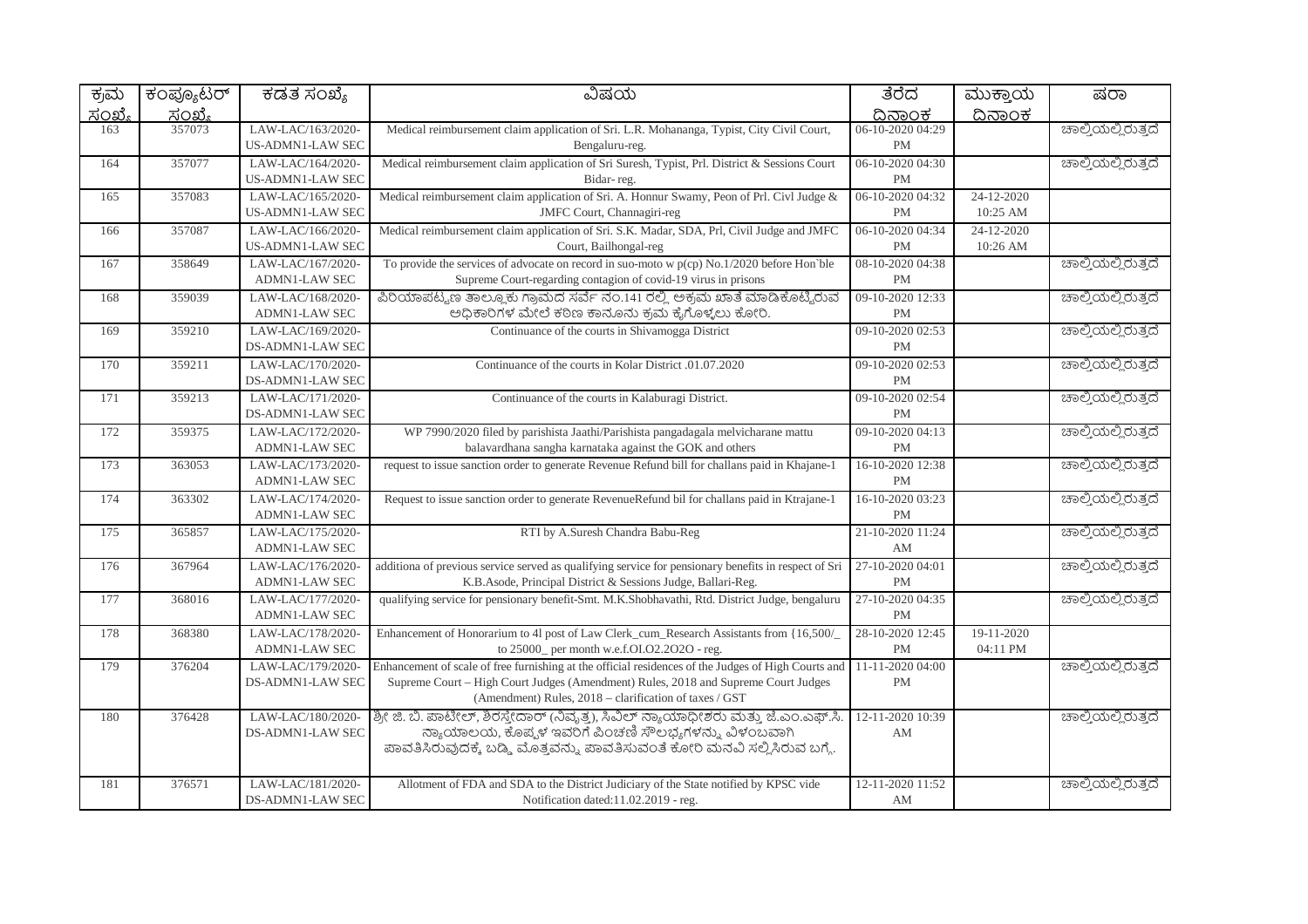| ಕ್ರಮ   | ಕಂಪ್ಯೂಟರ್ | ಕಡತ ಸಂಖ್ಯೆ                                   | ವಿಷಯ                                                                                                                                                                                                                                                                                              | ತೆರೆದ                         | ಮುಕ್ತಾಯ | ಷರಾ                |
|--------|-----------|----------------------------------------------|---------------------------------------------------------------------------------------------------------------------------------------------------------------------------------------------------------------------------------------------------------------------------------------------------|-------------------------------|---------|--------------------|
| ಸಂಖ್ಯೆ | ಸಂಖ್ಯೆ    |                                              |                                                                                                                                                                                                                                                                                                   | ದಿನಾಂಕ                        | ದಿನಾಂಕ  |                    |
| 182    | 380005    | LAW-LAC/182/2020-<br><b>ADMN1-LAW SEC</b>    | approval of draft of "The Karnataka Judicial Service (Annual Confidential Record) Rules, 2020'<br>from the government of karnataka                                                                                                                                                                | 19-11-2020 04:17<br><b>PM</b> |         | ಚಾಲ್ತಿಯಲ್ಲಿರುತ್ತದೆ |
| 183    | 380810    | LAW-LAC/183/2020-<br>DS-ADMN1-LAW SEC        | ಸಿವಿಲ್ ನ್ಯಾಯಾಧೀಶರು ಮತ್ತು ಜೆ.ಎಂ.ಎಫ್.ಸಿ. ರವರ ನ್ಯಾಯಾಲಯ, ಕೃಷ್ಣರಾಜಪುರ,<br>ಬೆಂಗಳೂರು ಗ್ರಾಮಾಂತರ ಜಿಲ್ಲೆ ನ್ಯಾಯಾಲಯದ ಕಾರ್ಯಾವಧಿಯನ್ನು ಮುಂದುವರೆಸುವ<br>ಬಗೆ                                                                                                                                                        | 20-11-2020 04:07<br><b>PM</b> |         | ಚಾಲ್ತಿಯಲ್ಲಿರುತ್ತದೆ |
| 184    | 380858    | LAW-LAC/184/2020-<br>DS-ADMN1-LAW SEC        | ಹಿರಿಯ ಸಿವಿಲ್ ನ್ಯಾಯಾಧೀಶರು ಮತ್ತು ಜೆ.ಎಂ.ಎಫ್.ಸಿ. ರವರ ನ್ಯಾಯಾಲಯ, ಶೋರಾಪುರ<br>ಯಾದಗಿರಿ ಜಿಲ್ಲೆ ನ್ಯಾಯಾಲಯದ ಕಾರ್ಯಾವಧಿಯನ್ನು ಮುಂದುವರೆಸುವ ಬಗ್ಗೆ.                                                                                                                                                                  | 20-11-2020 04:27<br><b>PM</b> |         | ಚಾಲ್ಲಿಯಲ್ಲಿರುತ್ತದೆ |
| 185    | 382155    | LAW-LAC/185/2020-<br><b>ADMN1-LAW SEC</b>    | Addition of previous service as qualiffing service for pensionary benefits in respect of<br>Smt.Dhanavathi, Smt. Bharyala:ani and Smt.ManjuS-re                                                                                                                                                   | 23-11-2020 01:00<br><b>PM</b> |         | ಚಾಲ್ತಿಯಲ್ಲಿರುತ್ತದೆ |
| 186    | 382909    | LAW-LAC/186/2020-<br><b>ADMN1-LAW SEC</b>    | To provide the services of Government Advocate to appear and defend Respondent No.1<br>i.e., the Registrar (Judicial), High Court of Karnataka, Bengaluru in W.P.No.123M 2O2O<br>filed by Sri N.G. Subramanyam against the Registrar (Judicial), High Court of Karnataka,<br>Bengaluru and others | 24-11-2020 12:19<br>PM        |         | ಚಾಲ್ತಿಯಲ್ಲಿರುತ್ತದೆ |
| 187    | 383821    | LAW-LAC/187/2020-<br>DS-ADMN1-LAW SEC        | Continuance of the term of Civil Judge & JMFC court, Jagaluru in Davanagere District from<br>21.01.2020                                                                                                                                                                                           | 25-11-2020 01:16<br><b>PM</b> |         | ಚಾಲ್ತಿಯಲ್ಲಿರುತ್ತದೆ |
| 188    | 383851    | LAW-LAC/188/2020-<br>DS-ADMN1-LAW SEC        | Continuance of the court of Addl. Civil Judge and JMFC Aland in Kalaburagi District from<br>01.07.2020.                                                                                                                                                                                           | 25-11-2020 01:28<br><b>PM</b> |         | ಚಾಲ್ತಿಯಲ್ಲಿರುತ್ತದೆ |
| 189    | 384139    | LAW-LAC/189/2020-<br>DS-ADMN1-LAW SEC        | Continuation of the courts of XXXVII to XLIV Addl. City Civil & Sessions Judge, Bengaluru<br>from 25.12.2020.                                                                                                                                                                                     | 25-11-2020 04:22<br><b>PM</b> |         | ಚಾಲ್ಲಿಯಲ್ಲಿರುತ್ತದೆ |
| 190    | 384155    | LAW-LAC/190/2020-<br>DS-ADMN1-LAW SEC        | Continuance of the courts of I Addl. District and Sessions Judge and II Addl. District and<br>Sessions Judge, Davanagere from 23.I2.2O20                                                                                                                                                          | 25-11-2020 04:25<br><b>PM</b> |         | ಚಾಲ್ತಿಯಲ್ಲಿರುತ್ತದೆ |
| 191    | 384167    | LAW-LAC/191/2020-<br>DS-ADMN1-LAW SEC        | Continuance of the court of Civil Judge & JMFC., Bangarpet in Kolar District from 23.12.2020.                                                                                                                                                                                                     | 25-11-2020 04:29<br>PM        |         | ಚಾಲ್ತಿಯಲ್ಲಿರುತ್ತದೆ |
| 192    | 384176    | LAW-LAC/192/2020-<br>DS-ADMN1-LAW SEC        | Continuance of the term of I Addl. Senior Civil Judge court, Gokak in Belagavi District from<br>24.12.2020                                                                                                                                                                                        | 25-11-2020 04:32<br><b>PM</b> |         | ಚಾಲ್ತಿಯಲ್ಲಿರುತ್ತದೆ |
| 193    | 384545    | LAW-LAC/193/2020-<br>DS-ADMN1-LAW SEC        | Clarification with regard to the admissible amount in respect of Room Rent / Ward Charges and<br>Doctor fee / Consultation for Covid-19 treatment and other Inpatient treatment to Judicial Officer<br>as per Karnataka Judicial Officers (Medical Attendance) Rules, 2009 – reg.                 | 26-11-2020 12:27<br><b>PM</b> |         | ಚಾಲ್ತಿಯಲ್ಲಿರುತ್ತದೆ |
| 194    | 385077    | LAW-LAC/194/2020-<br>US-ADMN1-LAW SEC        | Medical claim of Sri K. Vikram, SDA., of this office-reg.                                                                                                                                                                                                                                         | 27-11-2020 10:44<br>AM        |         | ಚಾಲ್ಲಿಯಲ್ಲಿರುತ್ತದೆ |
| 195    | 385083    | LAW-LAC/195/2020-<br>US-ADMN1-LAW SEC        | Medical reimbursement claim application of Sri. Mahabaleshwar B. Gouda, SDA., Prl. District<br>and Sessions Court, U.K. Karwar-reg.                                                                                                                                                               | 27-11-2020 10:48<br>AM        |         | ಚಾಲ್ತಿಯಲ್ಲಿರುತ್ತದೆ |
| 196    | 385093    | LAW-LAC/196/2020-<br><b>US-ADMN1-LAW SEC</b> | Medical reimbursement claim application of Sri. Gangadhar Chakrasali, Typist, Court of the<br>Civil Judge & JMFC, Yellapur-reg.                                                                                                                                                                   | 27-11-2020 10:54<br>AM        |         | ಚಾಲ್ತಿಯಲ್ಲಿರುತ್ತದೆ |
| 197    | 386678    | LAW-LAC/197/2020-<br>US-ADMN1-LAW SEC        | Medical claim of Sri. Usman, FDA, High Court of Karnataka, Kalaburagi Bench, Kalaburagi-reg                                                                                                                                                                                                       | 01-12-2020 11:42<br>AM        |         | ಚಾಲ್ತಿಯಲ್ಲಿರುತ್ತದೆ |
| 198    | 386687    | LAW-LAC/198/2020-<br>US-ADMN1-LAW SEC        | Medical claim of Sri. R. Nandan, SDA., of this office -reg                                                                                                                                                                                                                                        | 01-12-2020 11:45<br>AM        |         | ಚಾಲ್ತಿಯಲ್ಲಿರುತ್ತದೆ |
| 199    | 386698    | LAW-LAC/199/2020-<br>US-ADMN1-LAW SEC        | Medical claim of Sri. B.K. Huliraju, FDA., at HCK, Kalaburagi Bench, Kalaburagi-reg.                                                                                                                                                                                                              | 01-12-2020 11:49<br>AM        |         | ಚಾಲ್ಲಿಯಲ್ಲಿರುತ್ತದೆ |